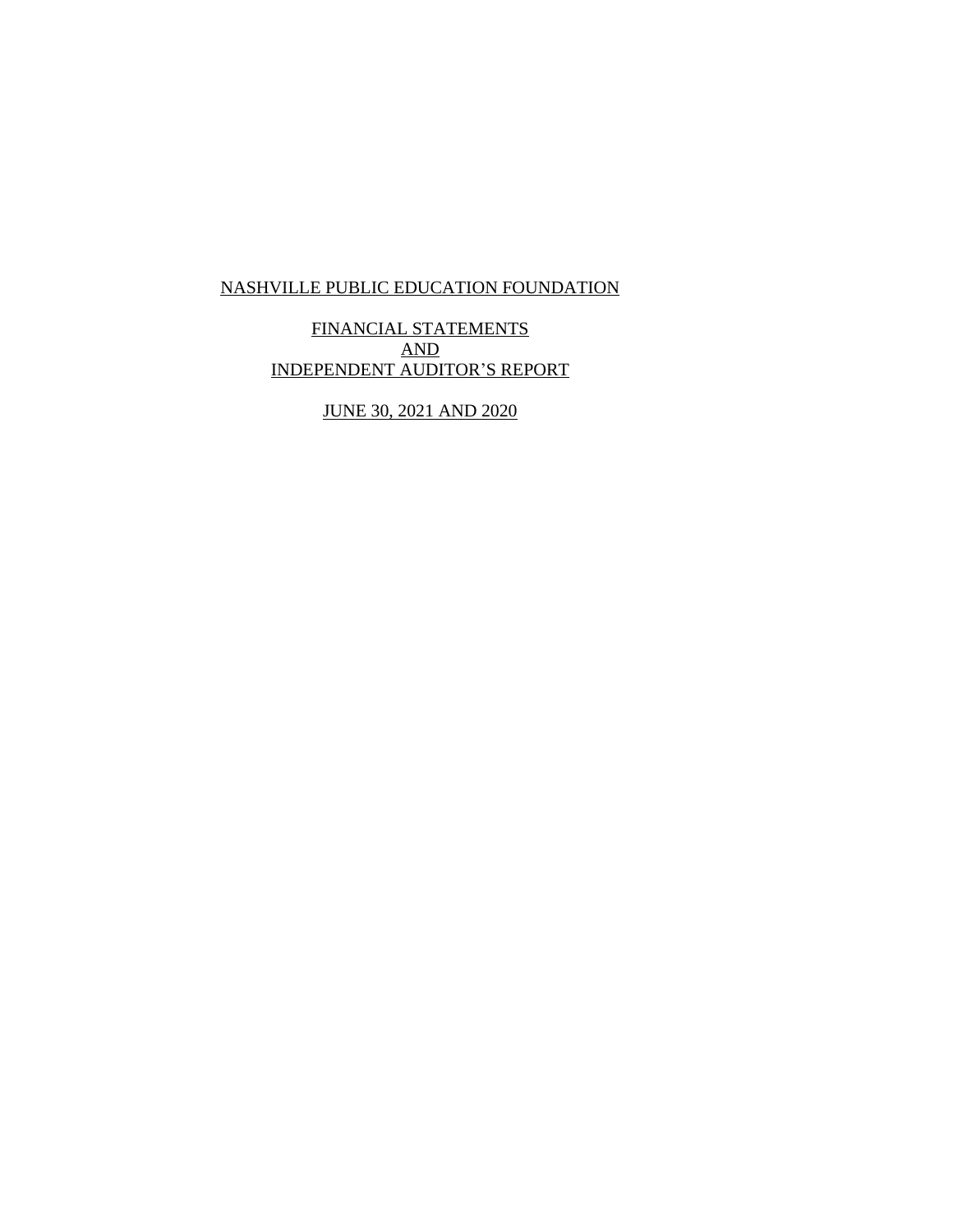## FINANCIAL STATEMENTS AND INDEPENDENT AUDITOR'S REPORT

## JUNE 30, 2021 AND 2020

## TABLE OF CONTENTS

|                      | PAGE           |
|----------------------|----------------|
|                      |                |
| FINANCIAL STATEMENTS |                |
|                      | 3              |
|                      | $\overline{4}$ |
|                      |                |
|                      | 6              |
|                      |                |
|                      | $8 - 23$       |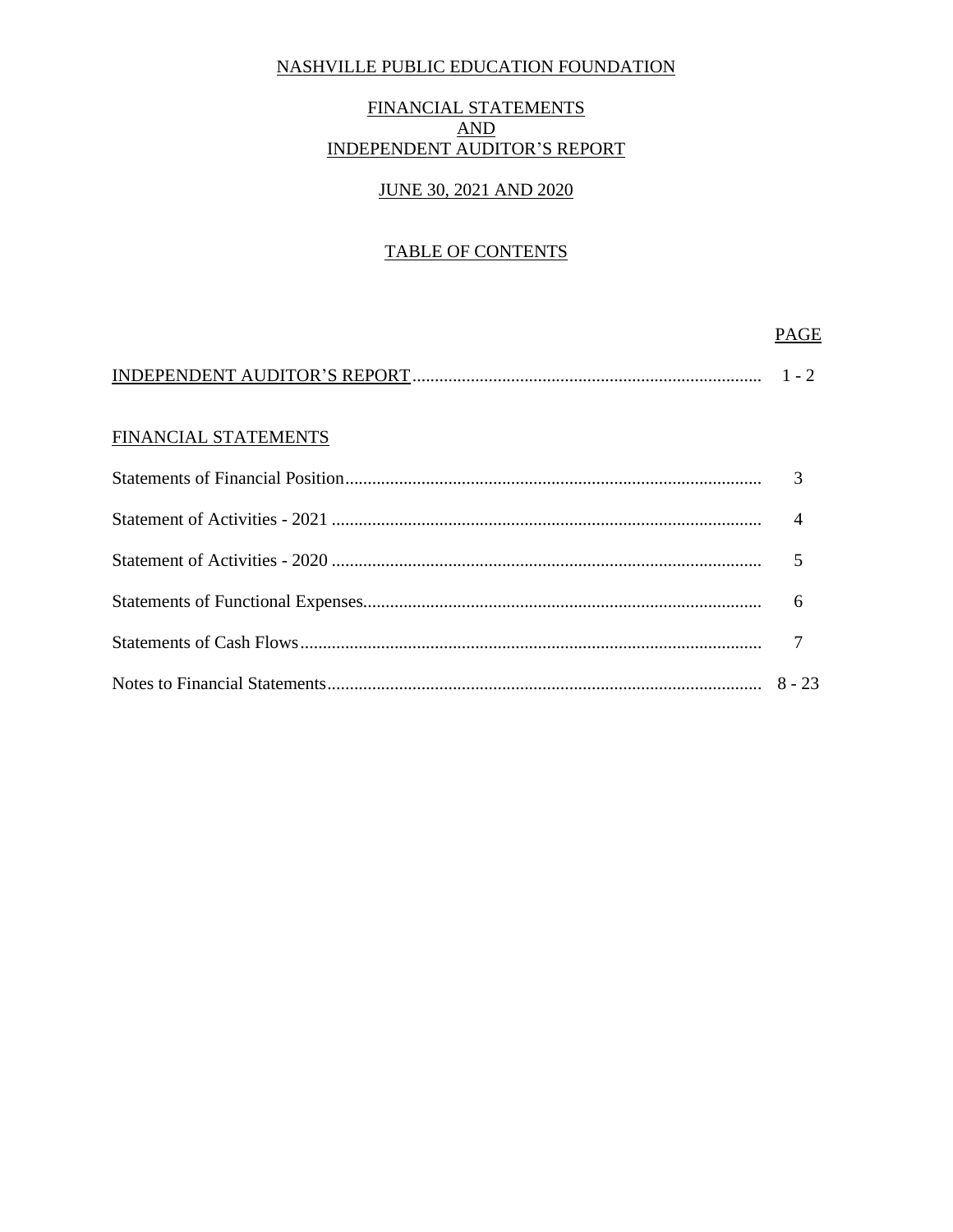

### INDEPENDENT AUDITOR'S REPORT

To the Board of Directors Nashville Public Education Foundation Nashville, Tennessee

#### REPORT ON THE FINANCIAL STATEMENTS

We have audited the accompanying financial statements of Nashville Public Education Foundation (the "Foundation"), a Tennessee not-for-profit corporation, which comprise the statements of financial position as of June 30, 2021 and 2020, and the related statements of activities, functional expenses and cash flows for the years then ended, and the related notes to the financial statements.

#### MANAGEMENT'S RESPONSIBILITY FOR THE FINANCIAL STATEMENTS

Management is responsible for the preparation and fair presentation of these financial statements in accordance with accounting principles generally accepted in the United States of America; this includes the design, implementation, and maintenance of internal control relevant to the preparation and fair presentation of financial statements that are free from material misstatement, whether due to fraud or error.

### AUDITOR'S RESPONSIBILITY

Our responsibility is to express an opinion on these financial statements based on our audits. We conducted our audits in accordance with auditing standards generally accepted in the United States of America. Those standards require that we plan and perform the audit to obtain reasonable assurance about whether the financial statements are free from material misstatement.

An audit involves performing procedures to obtain audit evidence about the amounts and disclosures in the financial statements. The procedures selected depend on the auditor's judgment, including the assessment of the risks of material misstatement of the financial statements, whether due to fraud or error. In making those risk assessments, the auditor considers internal control relevant to the entity's preparation and fair presentation of the financial statements in order to design audit procedures that are appropriate in the circumstances, but not for the purpose of expressing an opinion on the effectiveness of the entity's internal control. Accordingly, we express no such opinion. An audit also includes evaluating the appropriateness of accounting policies used and the reasonableness of significant accounting estimates made by management, as well as evaluating the overall presentation of the financial statements.

We believe that the audit evidence we have obtained is sufficient and appropriate to provide a basis for our audit opinion.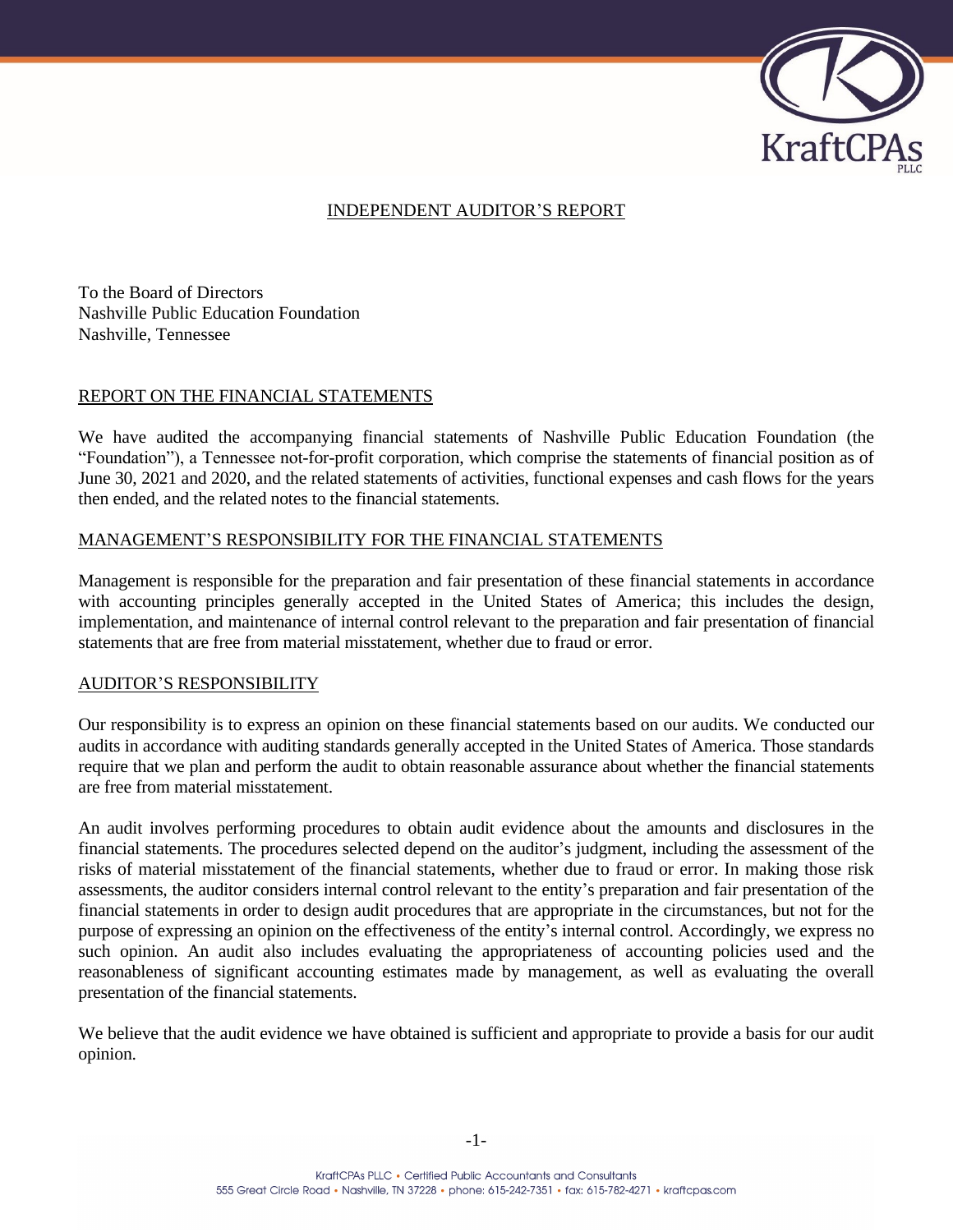**OPINION** 

In our opinion, the financial statements referred to above present fairly, in all material respects, the financial position of Nashville Public Education Foundation as of June 30, 2021 and 2020, and the changes in its net assets and its cash flows for the years then ended, in accordance with accounting principles generally accepted in the United States of America.

ProfitCPAS PLLC

Nashville, Tennessee November 22, 2021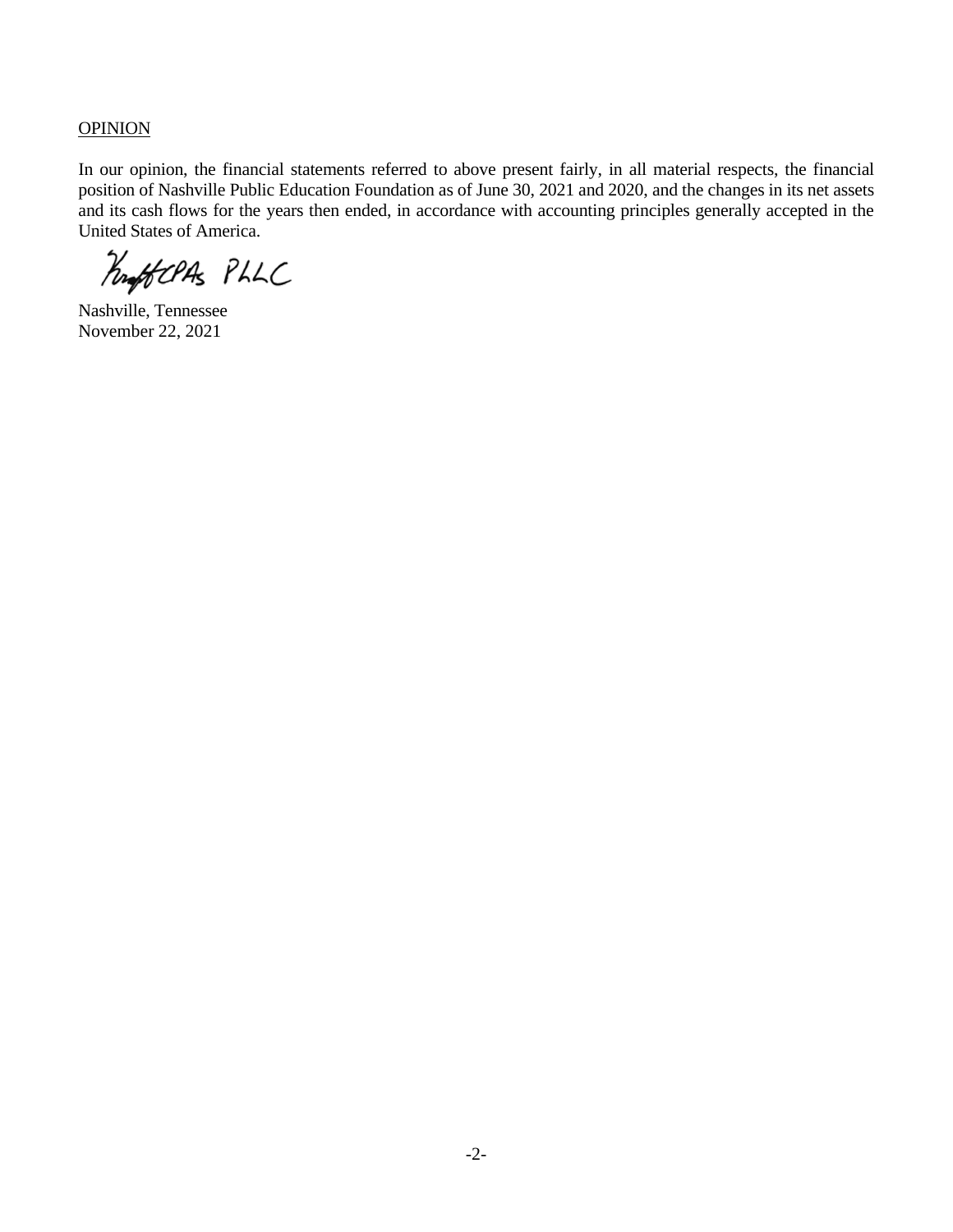## STATEMENTS OF FINANCIAL POSITION

## JUNE 30, 2021 AND 2020

|                                              | 2021            |              | 2020      |
|----------------------------------------------|-----------------|--------------|-----------|
| <b>ASSETS</b>                                |                 |              |           |
| Cash                                         | \$<br>2,664,582 | $\mathbb{S}$ | 2,091,694 |
| Contributions receivable                     | 927             |              | 7,522     |
| Grants receivable                            | 217,810         |              | 171,008   |
| Other current assets                         | 4,133           |              | 1,200     |
| Investments                                  |                 |              | 4,857     |
| Property and equipment, net                  | 18,068          |              | 24,285    |
| Endowment assets:                            |                 |              |           |
| Cash                                         | 15,390          |              | 15,388    |
| Investments                                  | 153,647         |              | 144,319   |
| <b>TOTAL ASSETS</b>                          | \$<br>3,074,557 | \$           | 2,460,273 |
| <b>LIABILITIES AND NET ASSETS</b>            |                 |              |           |
| <b>LIABILITIES</b>                           |                 |              |           |
| Accounts payable and accrued liabilities     | \$<br>76,694    | \$           | 46,867    |
| Salaries, benefits and payroll taxes payable | 29,533          |              | 39,667    |
| Contributions payable                        | 3,192           |              | 2,046     |
| Paycheck Protection Program loan             |                 |              | 115,445   |
| <b>TOTAL LIABILITIES</b>                     | 109,419         |              | 204,025   |
| <b>NET ASSETS</b>                            |                 |              |           |
| Net assets without donor restrictions        | 725,442         |              | 826,445   |
| Net assets with donor restrictions           | 2,239,696       |              | 1,429,803 |
| <b>TOTAL NET ASSETS</b>                      | 2,965,138       |              | 2,256,248 |
| TOTAL LIABILITIES AND NET ASSETS             | \$<br>3,074,557 | \$           | 2,460,273 |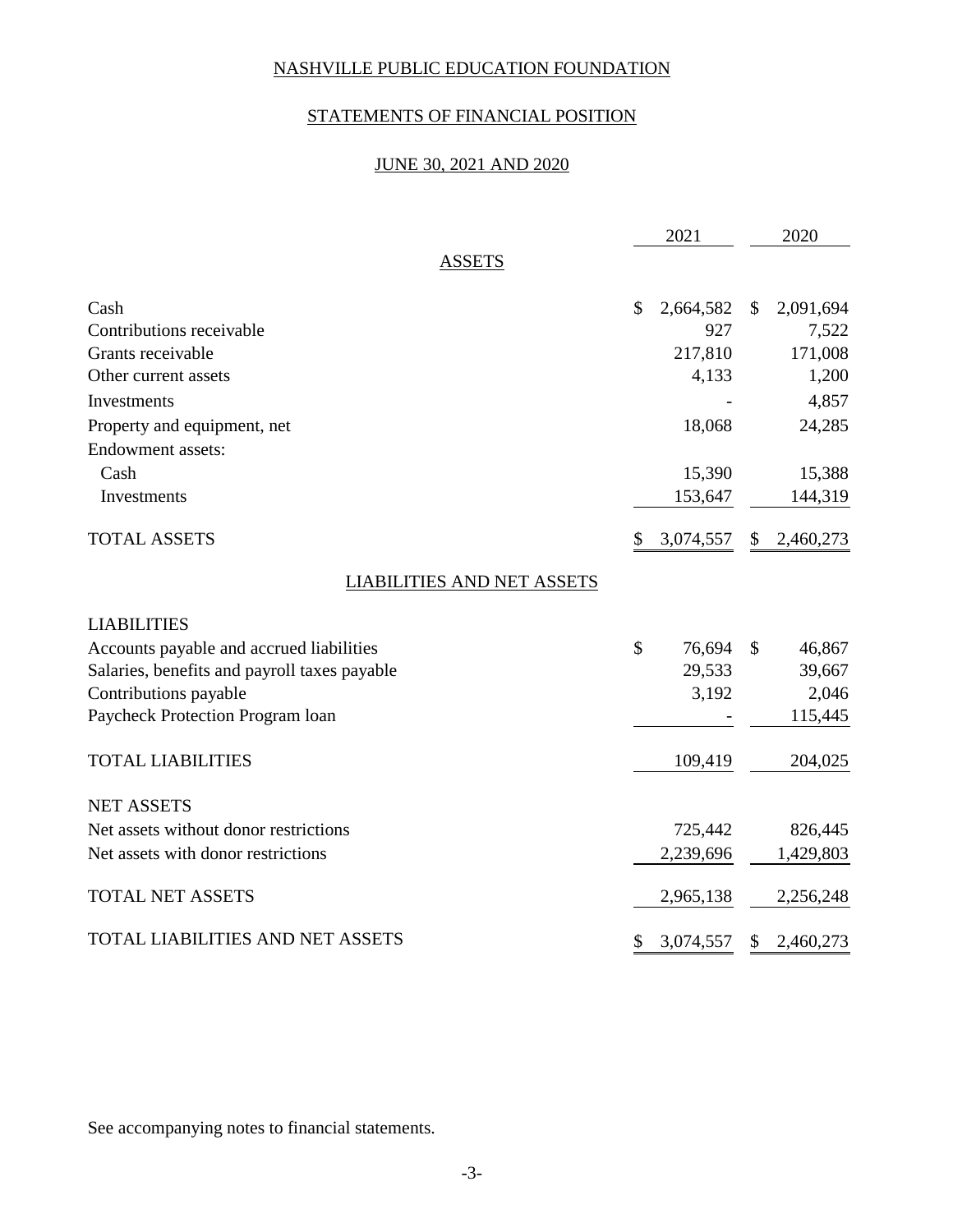# STATEMENT OF ACTIVITIES

# FOR THE YEAR ENDED JUNE 30, 2021

|                                       | 2021          |                      |               |                   |               |           |  |  |  |
|---------------------------------------|---------------|----------------------|---------------|-------------------|---------------|-----------|--|--|--|
|                                       |               | <b>Net Assets</b>    |               | <b>Net Assets</b> |               |           |  |  |  |
|                                       |               | <b>Without Donor</b> |               | With Donor        |               |           |  |  |  |
|                                       |               | Restrictions         |               | Restrictions      |               | Total     |  |  |  |
| <b>SUPPORT AND REVENUES</b>           |               |                      |               |                   |               |           |  |  |  |
| Contributions                         | $\mathcal{S}$ | 221,555              | <sup>\$</sup> | 1,726,434         | <sup>\$</sup> | 1,947,989 |  |  |  |
| Grant revenue                         |               | 253,023              |               |                   |               | 253,023   |  |  |  |
| Hall of Fame special event            |               | 180,840              |               | 164,283           |               | 345,123   |  |  |  |
| Less: direct cost of event            |               | (34, 163)            |               |                   |               | (34, 163) |  |  |  |
| Investment income, net                |               |                      |               | 10,878            |               | 10,878    |  |  |  |
| Net assets released from restrictions |               | 1,091,702            |               | (1,091,702)       |               |           |  |  |  |
| TOTAL SUPPORT AND REVENUES            |               | 1,712,957            |               | 809,893           |               | 2,522,850 |  |  |  |
| <b>EXPENSES</b>                       |               |                      |               |                   |               |           |  |  |  |
| Program services                      |               | 1,539,635            |               |                   |               | 1,539,635 |  |  |  |
| Supporting services:                  |               |                      |               |                   |               |           |  |  |  |
| Management and general                |               | 84,369               |               |                   |               | 84,369    |  |  |  |
| Fundraising                           |               | 189,956              |               |                   |               | 189,956   |  |  |  |
| Total supporting services             |               | 274,325              |               |                   |               | 274,325   |  |  |  |
| <b>TOTAL EXPENSES</b>                 |               | 1,813,960            |               |                   |               | 1,813,960 |  |  |  |
| <b>CHANGE IN NET ASSETS</b>           |               | (101,003)            |               | 809,893           |               | 708,890   |  |  |  |
| NET ASSETS - BEGINNING OF YEAR        |               | 826,445              |               | 1,429,803         |               | 2,256,248 |  |  |  |
| NET ASSETS - END OF YEAR              | \$            | 725,442              | \$            | 2,239,696         | \$            | 2,965,138 |  |  |  |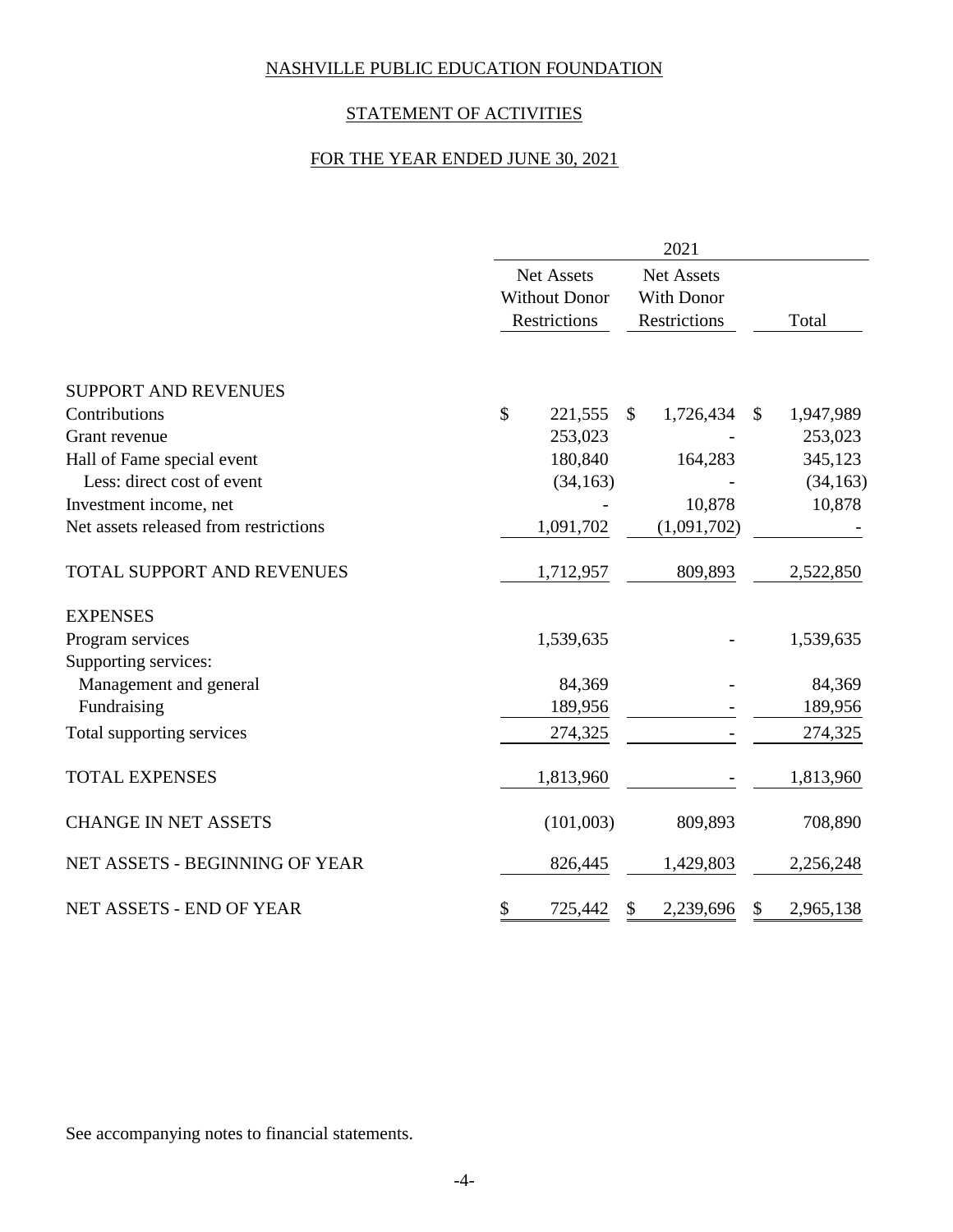# STATEMENT OF ACTIVITIES

## FOR THE YEAR ENDED JUNE 30, 2020

|                                       | 2020                                                      |            |              |                                                 |    |            |  |  |  |
|---------------------------------------|-----------------------------------------------------------|------------|--------------|-------------------------------------------------|----|------------|--|--|--|
|                                       | <b>Net Assets</b><br><b>Without Donor</b><br>Restrictions |            |              | <b>Net Assets</b><br>With Donor<br>Restrictions |    | Total      |  |  |  |
|                                       |                                                           |            |              |                                                 |    |            |  |  |  |
| <b>SUPPORT AND REVENUES</b>           |                                                           |            |              |                                                 |    |            |  |  |  |
| Contributions                         | $\mathcal{S}$                                             | 351,586    | $\mathbb{S}$ | 1,010,323                                       | \$ | 1,361,909  |  |  |  |
| Grant revenue                         |                                                           | 270,824    |              |                                                 |    | 270,824    |  |  |  |
| Hall of Fame special event            |                                                           | 200,141    |              | 101,360                                         |    | 301,501    |  |  |  |
| Less: direct cost of event            |                                                           | (108, 678) |              |                                                 |    | (108, 678) |  |  |  |
| Investment income, net                |                                                           | 7,766      |              | 3,146                                           |    | 10,912     |  |  |  |
| Net assets released from restrictions |                                                           | 1,075,199  |              | (1,075,199)                                     |    |            |  |  |  |
| TOTAL SUPPORT AND REVENUES            |                                                           | 1,796,838  |              | 39,630                                          |    | 1,836,468  |  |  |  |
| <b>EXPENSES</b>                       |                                                           |            |              |                                                 |    |            |  |  |  |
| Program services                      |                                                           | 1,383,978  |              |                                                 |    | 1,383,978  |  |  |  |
| Supporting services:                  |                                                           |            |              |                                                 |    |            |  |  |  |
| Management and general                |                                                           | 90,426     |              |                                                 |    | 90,426     |  |  |  |
| Fundraising                           |                                                           | 190,279    |              |                                                 |    | 190,279    |  |  |  |
| Total supporting services             |                                                           | 280,705    |              |                                                 |    | 280,705    |  |  |  |
| <b>TOTAL EXPENSES</b>                 |                                                           | 1,664,683  |              |                                                 |    | 1,664,683  |  |  |  |
| <b>CHANGE IN NET ASSETS</b>           |                                                           | 132,155    |              | 39,630                                          |    | 171,785    |  |  |  |
| NET ASSETS - BEGINNING OF YEAR        |                                                           | 694,290    |              | 1,390,173                                       |    | 2,084,463  |  |  |  |
| NET ASSETS - END OF YEAR              | \$                                                        | 826,445    | \$           | 1,429,803                                       | \$ | 2,256,248  |  |  |  |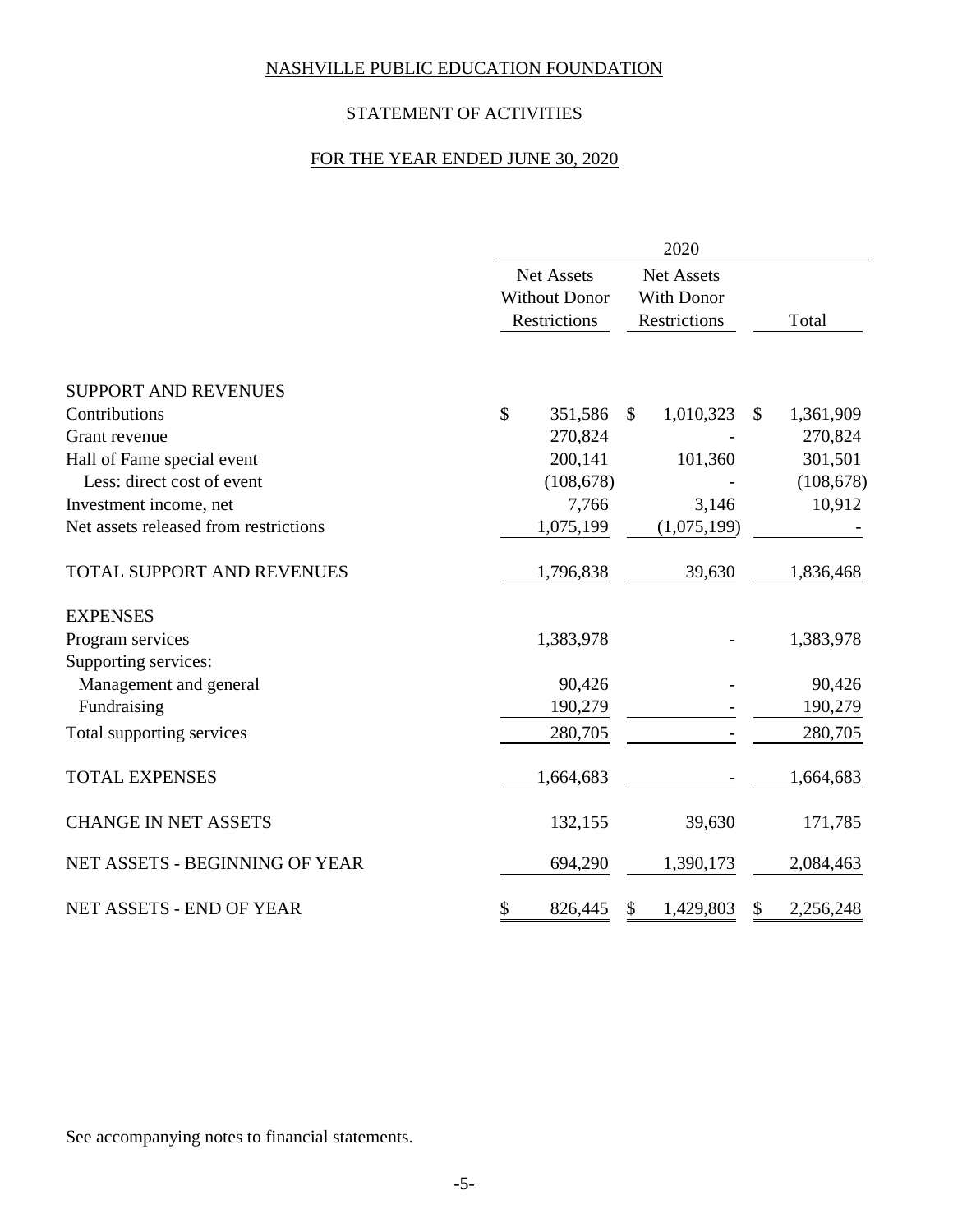### STATEMENTS OF FUNCTIONAL EXPENSES

#### FOR THE YEARS ENDED JUNE 30, 2021 AND 2020

|                                                                    |               |              | 2021                       |               |               | 2020            |                        |                            |              |             |
|--------------------------------------------------------------------|---------------|--------------|----------------------------|---------------|---------------|-----------------|------------------------|----------------------------|--------------|-------------|
|                                                                    |               |              | <b>Supporting Services</b> |               |               |                 |                        | <b>Supporting Services</b> |              |             |
|                                                                    |               | Management   |                            | Total         |               |                 | Management             |                            | Total        |             |
|                                                                    | Program       | and          |                            | Supporting    |               | Program         | and                    |                            | Supporting   |             |
|                                                                    | Services      | General      | Fundraising                | Services      | Total         | Services        | General                | Fundraising                | Services     | Total       |
|                                                                    |               | $\mathbb{S}$ |                            |               |               |                 |                        |                            | $\mathbb{S}$ |             |
| Partner program support                                            | 872,505<br>\$ |              | \$                         | <sup>\$</sup> | 872,505<br>\$ | $$641,843$ \ \$ |                        | <sup>\$</sup>              |              | 641,843     |
| Salaries, wages and employee benefits                              | 491,928       | 60,317       | 138,426                    | 198,743       | 690,671       | 488,116         | 68,749                 | 130,623                    | 199,372      | 687,488     |
| Public relations                                                   | 78,455        | 11,208       | 22,416                     | 33,624        | 112,079       | 146,010         |                        | 25,766                     | 25,766       | 171,776     |
| Printing and publications                                          | 4,701         | 335          | 1,679                      | 2,014         | 6,715         | 10,732          | 767                    | 3,832                      | 4,599        | 15,331      |
| Professional fees                                                  | 38,125        | 5,447        | 10,893                     | 16,340        | 54,465        | 36,512          | 12,171                 | 12,171                     | 24,342       | 60,854      |
| Office occupancy                                                   | 34,170        | 4,882        | 9,763                      | 14,645        | 48,815        | 32,887          | 4,699                  | 9,396                      | 14,095       | 46,982      |
| Supplies                                                           | 301           | 43           | 86                         | 129           | 430           | 489             | 70                     | 140                        | 210          | 699         |
| Telephone, postage and shipping                                    | 2,690         | 384          | 769                        | 1,153         | 3,843         | 3,837           | 639                    | 1,919                      | 2,558        | 6,395       |
| Travel, meetings and special events                                | 4,495         |              | 36,583                     | 36,583        | 41,078        | 10,688          | 1,187                  | 108,678                    | 109,865      | 120,553     |
| Depreciation                                                       | 4,352         | 622          | 1,243                      | 1,865         | 6,217         | 3,432           | 572                    | 1,716                      | 2,288        | 5,720       |
| Software maintenance expense                                       | 4,420         | 632          | 1,263                      | 1,895         | 6,315         | 5,916           | 986                    | 2,958                      | 3,944        | 9,860       |
| Other miscellaneous expenses                                       | 3,493         | 499          | 998                        | 1,497         | 4,990         | 3,516           | 586                    | 1,758                      | 2,344        | 5,860       |
| <b>TOTAL EXPENSES</b>                                              | 1,539,635     | 84,369       | 224,119                    | 308,488       | 1,848,123     | 1,383,978       | 90,426                 | 298,957                    | 389,383      | 1,773,361   |
| Less direct cost of special event included                         |               |              |                            |               |               |                 |                        |                            |              |             |
| in revenues on the Statements of Activities                        |               |              | (34, 163)                  | (34, 163)     | (34, 163)     |                 |                        | (108, 678)                 | (108, 678)   | (108, 678)  |
| <b>TOTAL EXPENSES INCLUDED IN</b><br><b>EXPENSE SECTION OF THE</b> |               |              |                            |               |               |                 |                        |                            |              |             |
| STATEMENTS OF ACTIVITIES                                           | \$1,539,635   | 84,369<br>\$ | \$189,956                  | \$274,325     | \$1,813,960   | \$1,383,978     | 90,426<br><sup>S</sup> | \$190,279                  | \$ 280,705   | \$1,664,683 |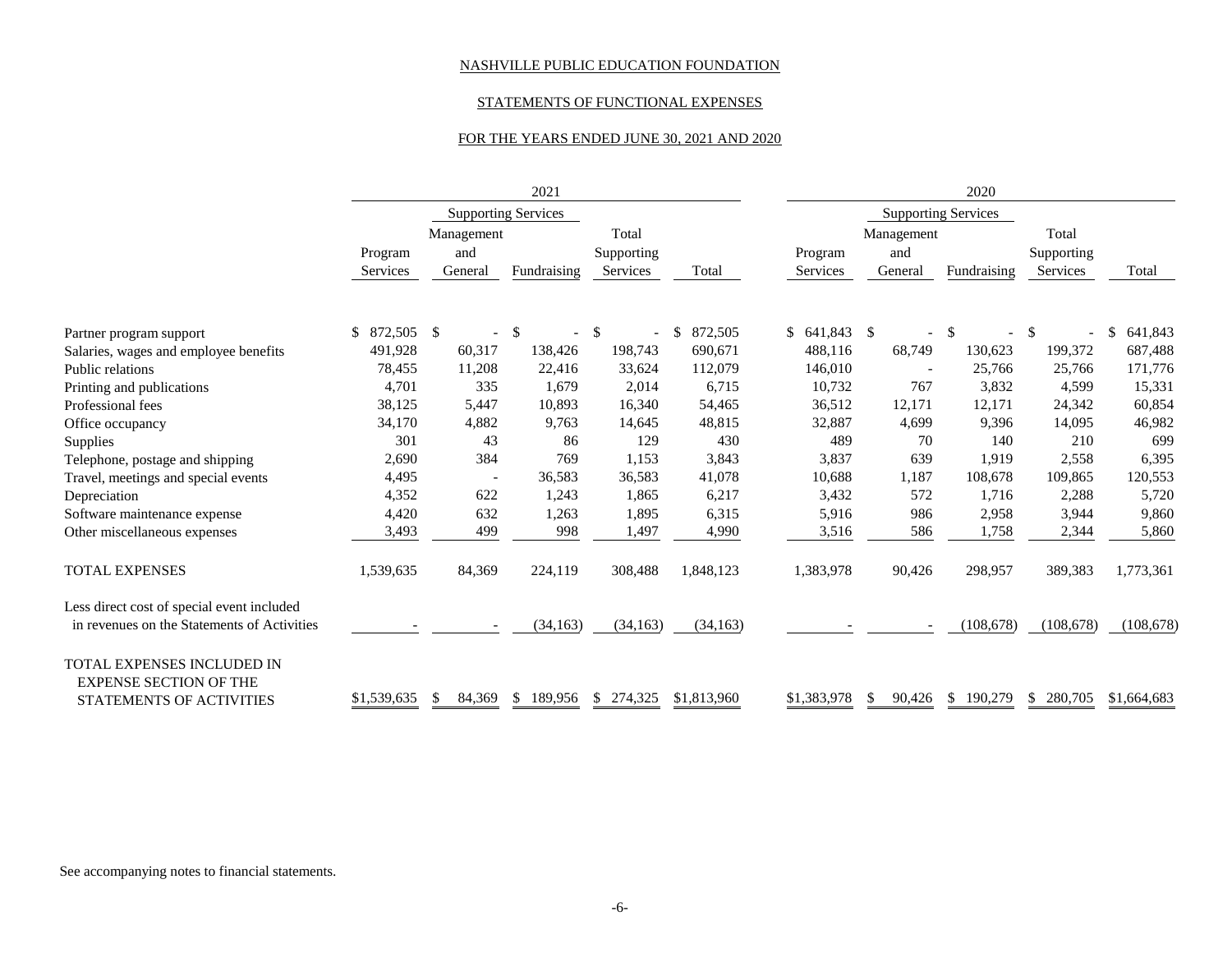# STATEMENTS OF CASH FLOWS

## FOR THE YEARS ENDED JUNE 30, 2021 AND 2020

|                                                                                                          | 2021            | 2020            |
|----------------------------------------------------------------------------------------------------------|-----------------|-----------------|
| OPERATING ACTIVITIES                                                                                     |                 |                 |
| Change in net assets                                                                                     | \$<br>708,890   | \$<br>171,785   |
| Adjustments to reconcile change in net assets to net cash<br>provided by (used in) operating activities: |                 |                 |
| Depreciation                                                                                             | 6,217           | 5,720           |
| Net realized and unrealized losses on investments                                                        | (5,310)         | 2,567           |
| Paycheck Protection Program loan forgiveness                                                             | (115, 445)      |                 |
| Non-cash contributions of investments                                                                    | (31, 534)       | (33,089)        |
| (Increase) decrease in:                                                                                  |                 |                 |
| Contributions receivable                                                                                 | (46,802)        | (147,008)       |
| Grants receivable                                                                                        | 6,595           | 227,111         |
| Other current assets                                                                                     | (2,933)         | 4,824           |
| Increase (decrease) in:                                                                                  |                 |                 |
| Accounts payable and accrued liabilities                                                                 | 29,827          | (72, 658)       |
| Salaries, benefits and payroll taxes payable                                                             | (10, 134)       | 19,860          |
| Contributions payable                                                                                    | 1,146           | (65, 224)       |
| <b>TOTAL ADJUSTMENTS</b>                                                                                 | (168, 373)      | (57, 897)       |
| NET CASH PROVIDED BY OPERATING ACTIVITIES                                                                | 540,517         | 113,888         |
| <b>INVESTING ACTIVITIES</b>                                                                              |                 |                 |
| Purchase of property and equipment                                                                       |                 | (3,996)         |
| Proceeds from sale of investments                                                                        | (3,210)         | (4,657)         |
| Purchases of investments                                                                                 | 35,583          | 37,214          |
| NET CASH PROVIDED BY INVESTING ACTIVITIES                                                                | 32,373          | 28,561          |
| <b>FINANCING ACTIVITIES</b>                                                                              |                 |                 |
| Proceeds from Paycheck Protection Program loan                                                           |                 | 115,445         |
| NET CASH PROVIDED BY FINANCING ACTIVITIES                                                                |                 | 115,445         |
| <b>INCREASE IN CASH</b>                                                                                  | 572,890         | 257,894         |
| <b>CASH - BEGINNING OF YEAR</b>                                                                          | 2,107,082       | 1,849,188       |
| <b>CASH - END OF YEAR</b>                                                                                | 2,679,972       | \$<br>2,107,082 |
| RECONCILIATION OF CASH TO STATEMENTS OF FINANCIAL POSITION                                               |                 |                 |
| Cash - operating                                                                                         | \$<br>2,664,582 | \$<br>2,091,694 |
| Cash - endowment                                                                                         | 15,390          | 15,388          |
| <b>TOTAL CASH</b>                                                                                        | 2,679,972       | \$2,107,082     |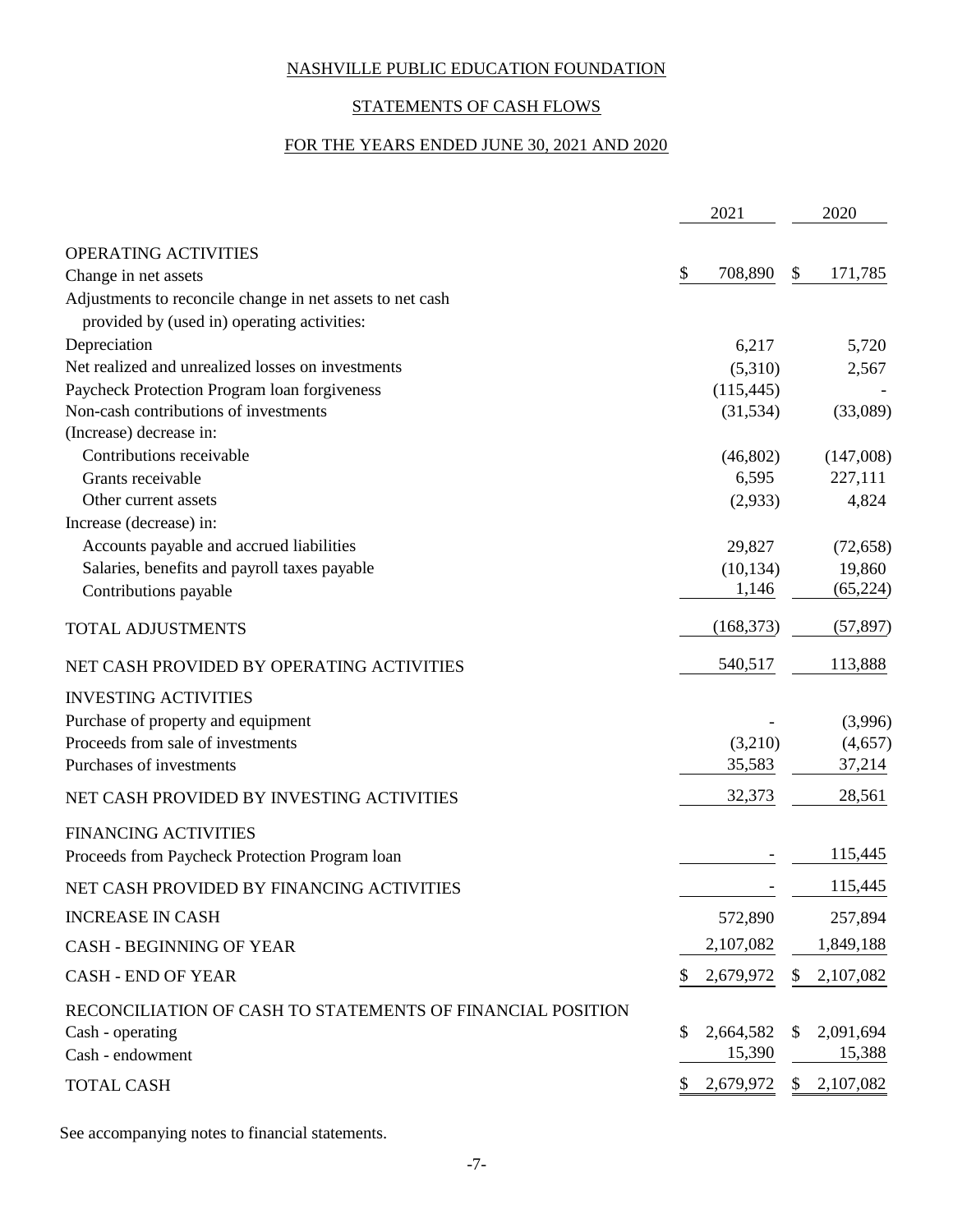### NOTES TO FINANCIAL STATEMENTS

### JUNE 30, 2021 AND 2020

### NOTE 1 - GENERAL

On July 11, 2002, Nashville Public Education Foundation (the "Foundation") was chartered as a public benefit corporation under the Tennessee Nonprofit Corporation Act. From its inception through June 9, 2011, the Foundation operated under the name "Nashville Alliance for Public Education, Inc."

The Foundation was formed by a group of corporate and civic leaders for the purpose of improving public education in Nashville, Tennessee. The Foundation works to ensure every child in Nashville has access to a great public education that prepares them fully for college, work and life. The Foundation achieves this through raising and managing funds, making strategic investments and bringing the community together behind needle-moving efforts to accelerate progress.

### NOTE 2 - SUMMARY OF SIGNIFICANT ACCOUNTING POLICIES

#### Basis of Presentation

The financial statements of the Foundation have been prepared in accordance with accounting principles generally accepted in the United States of America ("GAAP"), which require the Foundation to report information regarding its financial position and activities according to the following net asset classifications:

*Net assets without donor restrictions*: Net assets that are not subject to donor-imposed restrictions and may be expended for any purpose in performing the primary objectives of the organization. These net assets may be used at the discretion of the Foundation's management and the Board of Directors.

*Net assets with donor restrictions*: Net assets subject to stipulations imposed by donors and grantors. Some donor restrictions are temporary in nature; those restrictions will be met by actions of the Foundation or by the passage of time. Other donor restrictions are perpetual in nature, whereby the donor has stipulated the funds be maintained in perpetuity.

Donor restricted contributions are reported as increases in net assets with donor restrictions. When a restriction expires, net assets are reclassified from net assets with donor restrictions to net assets without donor restrictions in the statements of activities.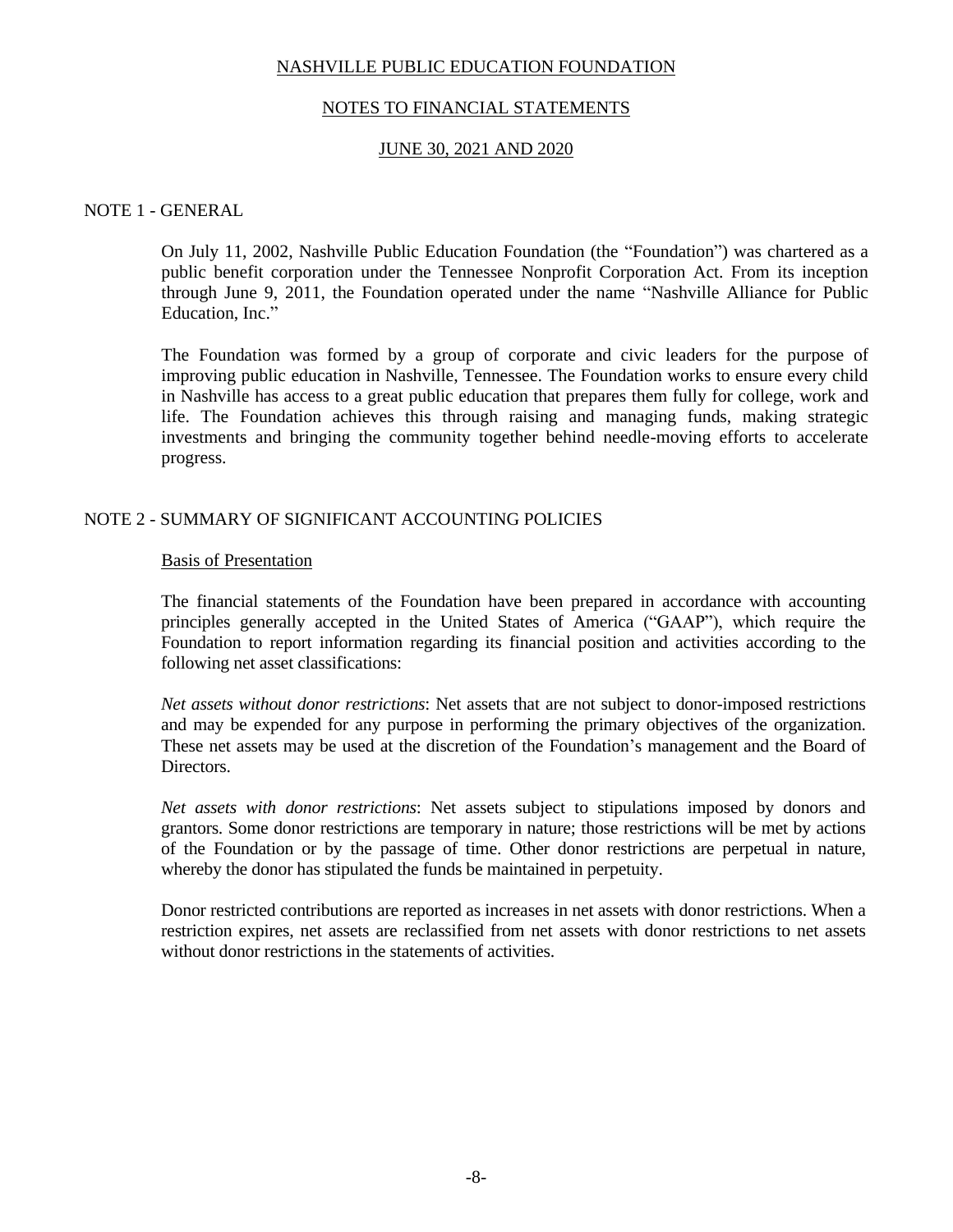## NOTES TO FINANCIAL STATEMENTS (CONTINUED)

## JUNE 30, 2021 AND 2020

### NOTE 2 - SUMMARY OF SIGNIFICANT ACCOUNTING POLICIES (CONTINUED)

### Support and Revenues

Contributions are recognized when cash, securities or other assets, or an unconditional promise to give is received. A contribution is conditional if an agreement includes a barrier that must be overcome and either a right of return of assets transferred or a right of release of a promisor's obligation to transfer assets exists. The presence of both a barrier and a right of return or right of release indicates that a recipient is not entitled to the contribution until it has overcome the barrier(s) in the agreement. Conditional promises to give are not recognized until the barrier(s) in the agreement are overcome.

Donated marketable securities are recorded at their fair value at the date of contribution based on their quoted market price.

Any gifts of equipment, facilities or materials are reported as net assets without donor restrictions unless explicit donor restrictions specify how the assets must be used. Gifts of long-lived assets with explicit restrictions as to how the assets are to be used or funds restricted for the acquisition of long-lived assets are reported as net assets with donor restrictions. Expirations of donor restrictions are recognized when the donated or acquired long-lived assets are placed in service.

Grants awarded are generally considered nonreciprocal transactions restricted by sponsors for certain purposes. Grant revenue is recognized when the conditions upon which it depends are substantially met, which primarily is when qualifying expenses occur. Payments received in advance of conditions being met, if any, are recorded as deferred revenue on the statements of financial position. There were no deferred revenues recognized as of June 30, 2021 or 2020.

Fundraising event revenues are generated from sponsorships, ticket sales and donations for events held during the year and revenues are recognized when the events occur, which is the completion of the Foundation's performance obligation. Some of these revenues are comprised of an exchange element based on the value of benefits provided, and a contribution element for the difference between the amount paid and the exchange element. The Foundation records fundraising event revenue equal to the fair value of direct benefits to donors, and contribution revenue for the excess received when the event takes place.

Donated services are recognized if they create or enhance non-financial assets, or the donated service requires specialized skills, were performed by a donor who possesses such skills, and would have been purchased by the Foundation if not donated. Such services are recognized at fair value as support and expense in the period the services are performed.

In addition to donated services, the Foundation acknowledges that many individuals routinely volunteer their time and efforts to perform a variety of beneficial tasks that greatly promote the Foundation's programs and services. No amounts have been reflected in the financial statements for these donated services since the volunteer's time does not meet the criteria for recognition under GAAP.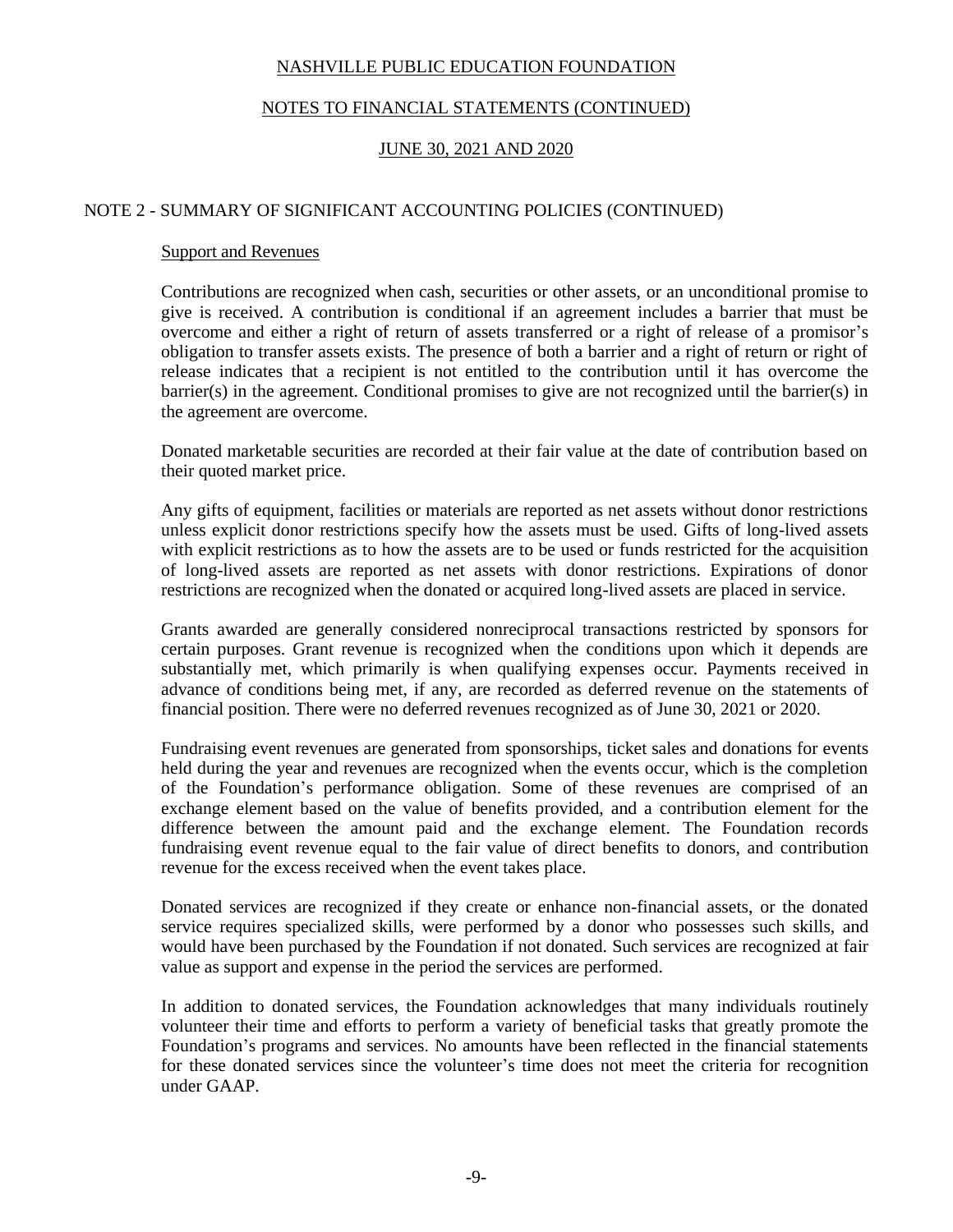## NOTES TO FINANCIAL STATEMENTS (CONTINUED)

## JUNE 30, 2021 AND 2020

### NOTE 2 - SUMMARY OF SIGNIFICANT ACCOUNTING POLICIES (CONTINUED)

### Contributions Receivable

Unconditional contributions receivable that are expected to be collected within one year are recorded at their net realizable value. Unconditional contributions receivable that are expected to be collected in future years are recorded at the present value of estimated future cash flows. All contributions receivable as of June 30, 2021 and 2020, were due within one year. Conditional promises to give, if any, are not included as support until such time as the conditions are substantially met.

An allowance for uncollectible contributions is provided based on management's estimate of uncollectible contributions receivable and historical trends. Contributions receivable are written off when deemed to be uncollectible. In management's opinion, no allowance for uncollectible contributions was necessary as of either June 30, 2021 or 2020.

#### Investments

Investments consist of equities, bonds and mutual funds which are carried at fair value.

Purchases and sales of securities are recorded on a trade-date basis. Interest income is recorded on the accrual basis. Dividends are recorded on the ex-dividend date. Net realized and unrealized gains and losses are reflected in the statements of activities.

### Property and Equipment

Property and equipment are recorded at cost. Donated assets are capitalized at fair market value in the period received. Depreciation expense is calculated using the straight-line method over the estimated service lives of the assets, principally the initial lease term for leasehold improvements and 3 to 7 years for furniture and equipment.

#### Fair Value Measurements

The Foundation classifies its investments based on a hierarchy consisting of: Level 1 (valued using quoted prices from active markets for identical assets), Level 2 (not traded on an active market but for which observable market inputs are readily available), and Level 3 (valued based on significant unobservable inputs). An asset's or liability's fair value measurement level within the fair value hierarchy is based on the lowest level of any input that is significant to the fair value measurement. Valuation techniques used maximize the use of observable inputs and minimize the use of unobservable inputs.

Following is a description of the valuation methodologies used for assets measured at fair value on a recurring basis.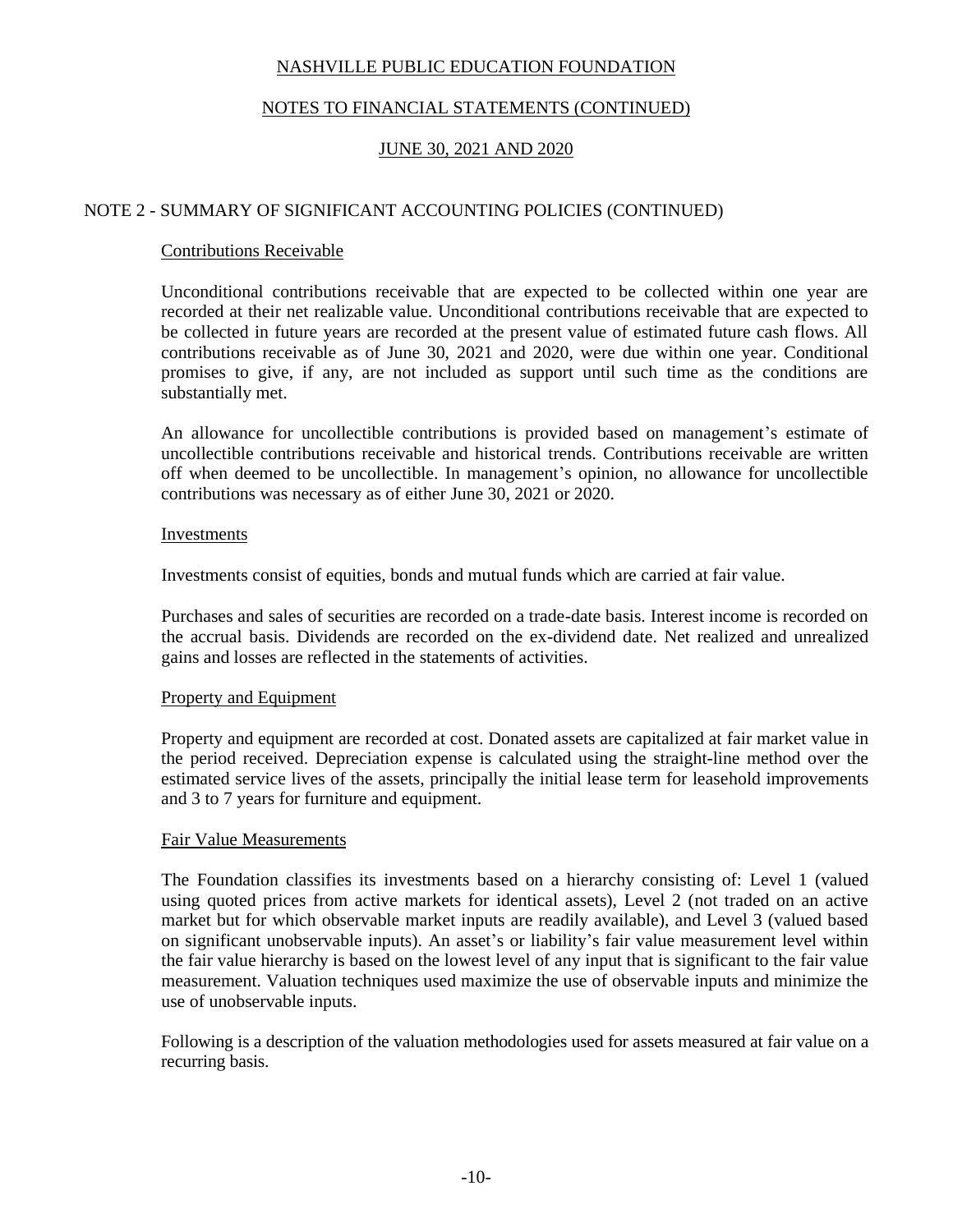## NOTES TO FINANCIAL STATEMENTS (CONTINUED)

## JUNE 30, 2021 AND 2020

### NOTE 2 - SUMMARY OF SIGNIFICANT ACCOUNTING POLICIES (CONTINUED)

### Fair Value Measurements (Continued)

*Equities and mutual funds* - Valued based on quoted market prices on the last business day of the reporting period.

*Corporate bonds* - Valued using pricing models maximizing the use of observable inputs for similar securities. This includes basing value on yields currently available on comparable securities of issuers with similar credit ratings.

There have been no changes in the valuation methodologies used at June 30, 2021 or 2020.

The methods described above may produce a fair value calculation that may not be indicative of net realizable value or reflective of future fair values. Furthermore, while the Foundation believes its valuation methodologies are appropriate and consistent with that of other market participants, the use of different methodologies or assumptions to determine the fair value of certain financial instruments could result in different fair value measurements at the reporting date.

### Endowment Funds

The Foundation has both donor-restricted endowment funds and funds designated by the Board to function as an endowment. As required by GAAP, net assets associated with endowment funds, including funds designated by the Board to function as endowments, are classified and reported based on the existence or absence of donor-imposed restrictions. The Foundation's donorrestricted endowment funds are subject to the Uniform Prudent Management of Institutional Funds Act of 2006 ("UPMIFA") and the State of Tennessee's State Uniform Prudent Management of Institutional Funds Act ("SUPMIFA").

*Interpretation of applicable law* - The Board of Directors has interpreted SUPMIFA as requiring the preservation of the fair value of the original gift as of the gift date of the donor-restricted endowment funds absent explicit donor stipulations to the contrary. As a result of this interpretation, the Foundation retains in perpetuity (a) the original value of gifts donated to the permanent endowment, (b) the original value of subsequent gifts to the permanent endowment, and (c) accumulations to the permanent endowment made in accordance with the direction of the applicable donor gift instrument at the time the accumulation is added to the fund. The remaining portion of the investment funds designated as an endowment that is not classified in donor restricted net assets is classified as unrestricted as part of the Board-designated endowment fund, which is consistent with the standard of prudence prescribed by UPMIFA.

*Spending policy -* Investment earnings from the donor-restricted endowment fund are used to support activities of the Metro Forensics League of Metro Nashville Public Schools (debate team).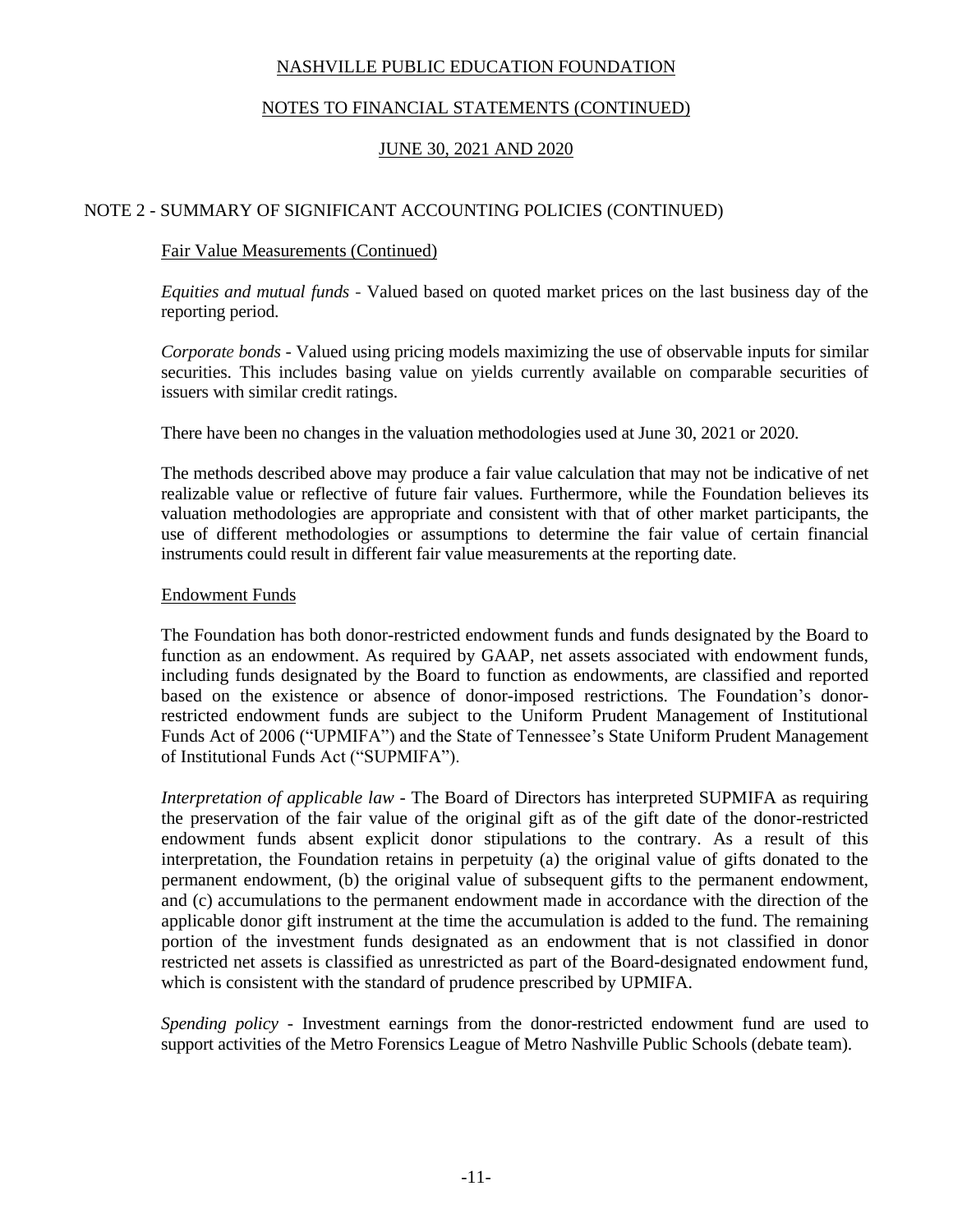## NOTES TO FINANCIAL STATEMENTS (CONTINUED)

## JUNE 30, 2021 AND 2020

### NOTE 2 - SUMMARY OF SIGNIFICANT ACCOUNTING POLICIES (CONTINUED)

### Endowment Funds (Continued)

*Investment return objective, risk parameters and strategies - The Foundation generally follows a* conservative investment policy with respect to its endowment assets. Investment income earned on endowment assets typically includes dividends, interest, and realized and unrealized capital gains and losses. Investment income is recognized as a component of net assets without donor restrictions or net assets with donor restrictions, respectively, based on the use or appropriation of the funds for qualifying program expenditures.

### Contributions Payable

Contributions payable are promises to give to a qualifying not-for-profit organization (principally Metro Nashville Public Schools ("MNPS")) that are recognized as a liability by the Foundation, at fair value, on the date the obligation is deemed to be unconditional. A conditional contribution is not recorded until the contingent condition is effectively satisfied. Contributions scheduled to be paid in less than one year are recorded at net settlement value. Contributions scheduled for payment in excess of one year are recorded at estimated present value in a manner similar to the valuation of unconditional promises to be received.

### Income Taxes

The Foundation qualifies as a not-for-profit organization exempt from federal income taxes under Section 501(c)(3) of the Internal Revenue Code. Accordingly, income taxes are not provided. The Foundation files a U.S. federal Form 990 for organizations exempt from income tax.

Management performs an evaluation of all income tax positions taken or expected to be taken in the course of preparing the Foundation's income tax returns to determine whether the income tax positions meet a "more likely than not" standard of being sustained under examination by the applicable taxing authorities. Management has performed its evaluation of all income tax positions taken on all open income tax returns and has determined that there were no positions taken that do not meet the "more likely than not" standard. Accordingly, there are no provisions for income taxes, penalties or interest receivable or payable relating to uncertain income tax positions in the accompanying financial statements.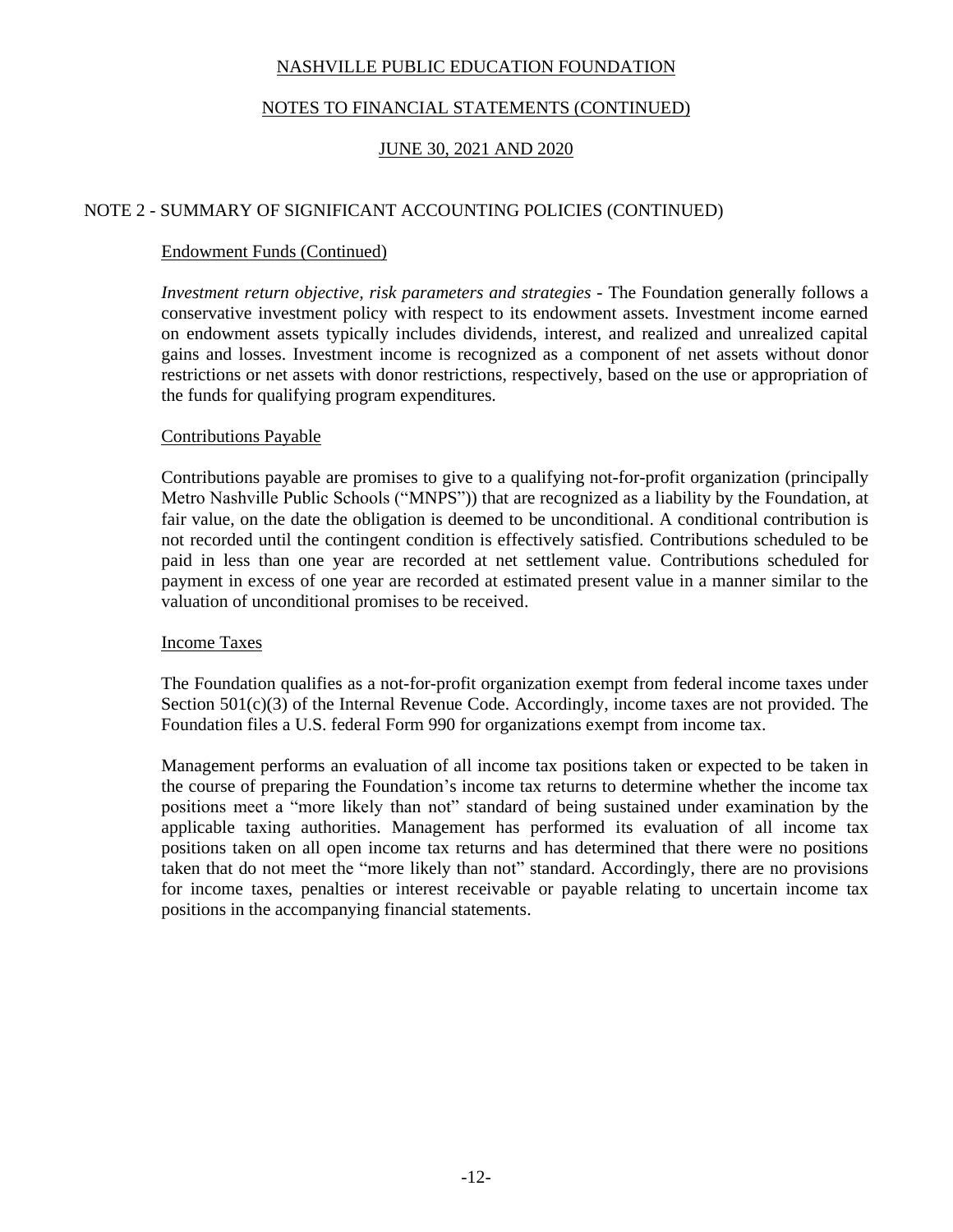### NOTES TO FINANCIAL STATEMENTS (CONTINUED)

## JUNE 30, 2021 AND 2020

### NOTE 2 - SUMMARY OF SIGNIFICANT ACCOUNTING POLICIES (CONTINUED)

#### Program and Supporting Services

The following program and supporting services are included in the accompanying financial statements:

#### *Program Services*

The Nashville Public Education Foundation supports teachers and leaders to build schools where all kids thrive. The Foundation does this by advocating for change, supporting MNPS as a consulting partner and critical friend, promoting excellence and innovation, and convening stakeholders to drive community solutions.

During the year ending June 30, 2021, the Foundation produced and released a documentary about the history of their schools called By Design: The Shaping of Nashville's Public Schools. The Foundation also developed and released its fourth annual Bridge to Completion report. The Foundation continued their efforts around highlighting great teaching through the selection of Blue Ribbon Teachers. The Foundation also continued to support music education in the district through tutoring, instrument repair, and lessons. The Foundation also released a public opinion poll on public education, as well as produced a series of webinars to raise awareness about student experiences in the district. The Foundation launched an advocacy campaign in 2020-21 about reforming the way public schools are funded, including the creation of several resources, a policy brief, and information sessions to drive action. The Foundation also led a large initiative on revamping principal quality in the district, as well as supported the acquisition and distribution of technology while students were in virtual learning due to COVID.

During the year ending June 30, 2020, the Foundation re-envisioned the Teach Nashville recruitment website and launched the platform alongside the district. The Foundation also developed and released its third Bridge to Completion report as well as an online tool for users to dig into the postsecondary data. The Foundation also continued its efforts around highlighting great teaching through the Blue Ribbon Teacher award. In light of the COVID pandemic, the Foundation pivoted to support the district's needs around opening schools and eliminating the digital divide, as well as to provide COVID-specific college-going resources for recent graduates through the Nashville Goes to College website. The Foundation also continued its support of initiatives in MNPS including initiatives in music education.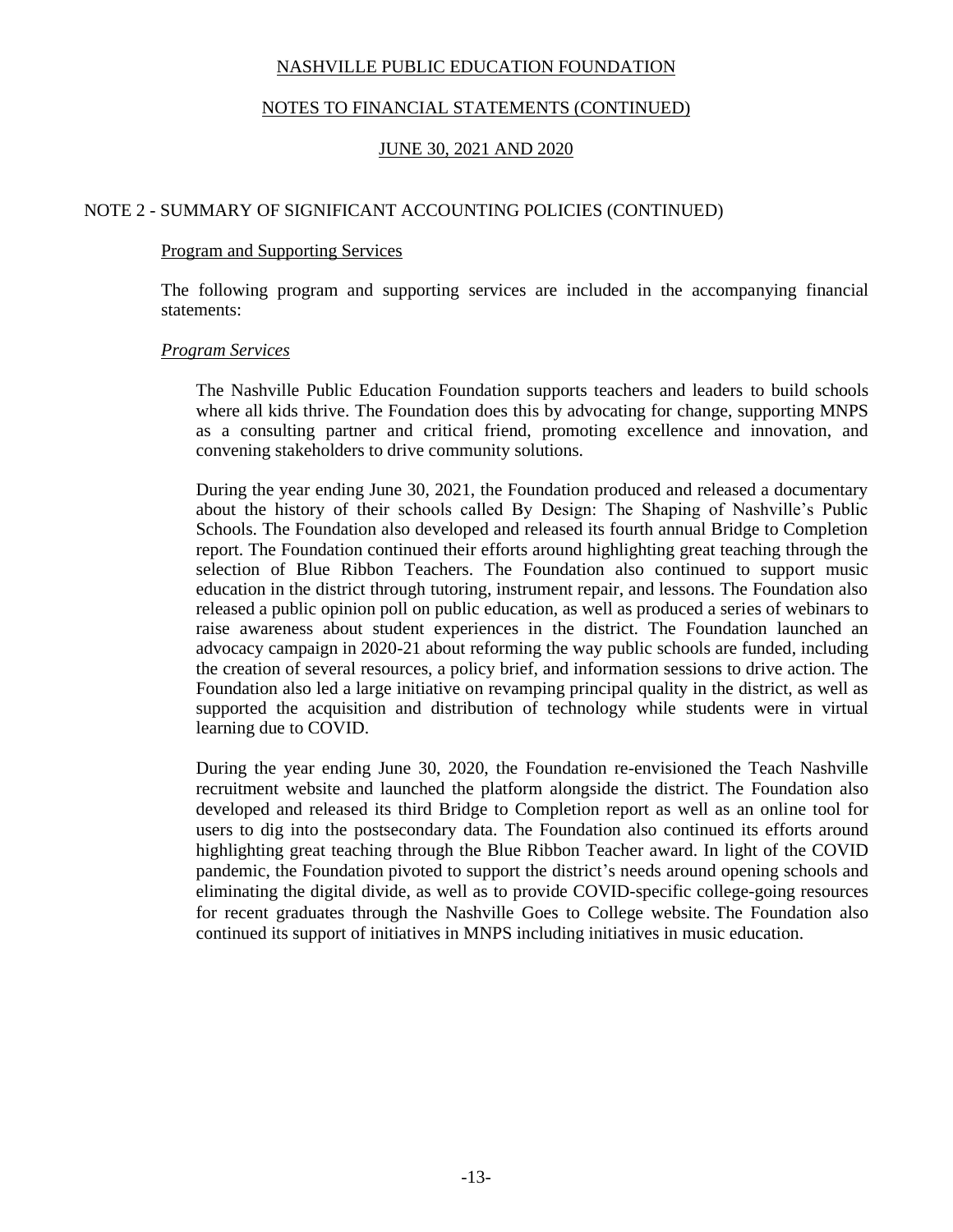## NOTES TO FINANCIAL STATEMENTS (CONTINUED)

## JUNE 30, 2021 AND 2020

### NOTE 2 - SUMMARY OF SIGNIFICANT ACCOUNTING POLICIES (CONTINUED)

### *Supporting Services*

Management and General relates to the overall direction of the Foundation. These expenses are not identifiable with a particular program or event, or with fundraising, but are indispensable to the conduct of those activities and are essential to the Foundation. Specific activities include organization oversight, business management, recordkeeping, budgeting, financing and other administrative activities.

Fundraising includes costs of activities directed toward appeals for financial support, including special events. Other activities include the creation and distribution of fundraising materials.

### Allocation of Functional Expenses

Expenses that can be directly attributed to a particular function are charged to that function. Certain costs have been allocated among more than one program or activity based on objectively evaluated financial and nonfinancial data or reasonable subjective methods determined by management. The expenses that are allocated on the basis of time and effort include salaries, wages and employee benefits; public relations; printing and publications; professional fees; office occupancy; supplies; telephone, postage and shipping; travel, meetings and special events; depreciation; software maintenance expense; and other miscellaneous expenses.

### Recent Authoritative Accounting Guidance

In February 2016, the Financial Accounting Standards Board ("FASB") issued Accounting Standards Update ("ASU") 2016-02, *Leases (Topic 842)*. The guidance in this ASU supersedes the leasing guidance in Topic 840, *Leases*. Under the new guidance, lessees are required to recognize lease assets and lease liabilities on the statement of financial position for all leases with terms longer than 12 months. Leases will be classified as either finance or operating, with classification affecting the pattern of expense recognition in the statement of activities. In July 2018, the FASB issued ASU 2018-10, *Codification Improvements to Topic 842, Leases*, which makes narrow scope improvements to the standard for specific issues. In July 2018, the FASB also issued ASU 2018-11 *Leases (Topic 842): Targeted Improvements*, which provides an optional transition method allowing the standard to be applied at the adoption date.

A modified retrospective transition approach is required. An entity may adopt the guidance either (1) retrospectively to each prior reporting period presented in the financial statements with a cumulative-effect adjustment recognized at the beginning of the earliest comparative period presented or (2) retrospectively at the beginning of the period of adoption through a cumulativeeffect adjustment. The Foundation expects to adopt the guidance retrospectively at the beginning of the period of adoption, July 1, 2022, through a cumulative-effect adjustment, and will not apply the new standard to comparative periods presented.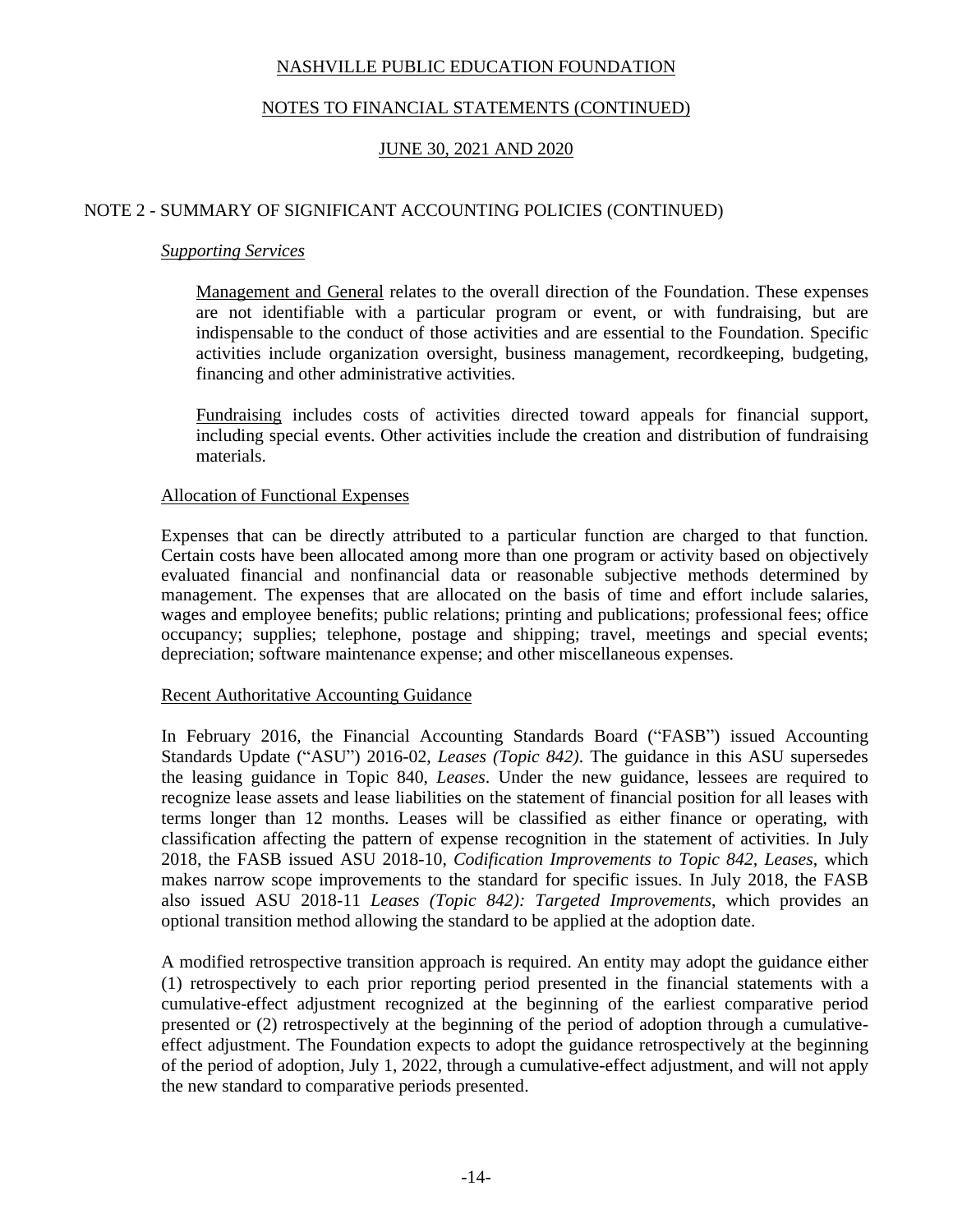## NOTES TO FINANCIAL STATEMENTS (CONTINUED)

## JUNE 30, 2021 AND 2020

### NOTE 2 - SUMMARY OF SIGNIFICANT ACCOUNTING POLICIES (CONTINUED)

### Recent Authoritative Accounting Guidance (Continued)

The new standard provides a number of practical expedients. Upon adoption, the Foundation expects to elect all the practical expedients available. The Foundation does not expect the adoption of the new standard to have a material impact on the financial statements.

In September 2020, the FASB issued ASU 2020-07, *Not-for-Profit Entities (Topic 958): Presentation and Disclosures by Not-for-Profit Entities for Contributed Nonfinancial Assets,* which requires a not-for-profit entity to present contributed nonfinancial assets in the statement of activities as a line item that is separate from contributions of cash or other financial assets. ASU 2020-07 also requires additional qualitative and quantitative disclosures about contributed nonfinancial assets received, disaggregated by category. This ASU is effective for the Foundation beginning on July 1, 2022. The Foundation is currently evaluating the impact of this new guidance on its consolidated financial statements.

### Use of Estimates in the Preparation of Financial Statements

The preparation of financial statements in conformity with GAAP requires management to make estimates and assumptions that affect the reported amounts of assets and liabilities and disclosure of contingent assets and liabilities at the date of the financial statements and the reported amounts of revenue and expenses during the reporting period. Actual results could differ from those estimates.

### Events Occurring After Reporting Date

The Foundation has evaluated events and transactions that occurred between June 30, 2021 and November 22, 2021, the date the financial statements were available to be issued, for possible recognition or disclosure in the financial statements.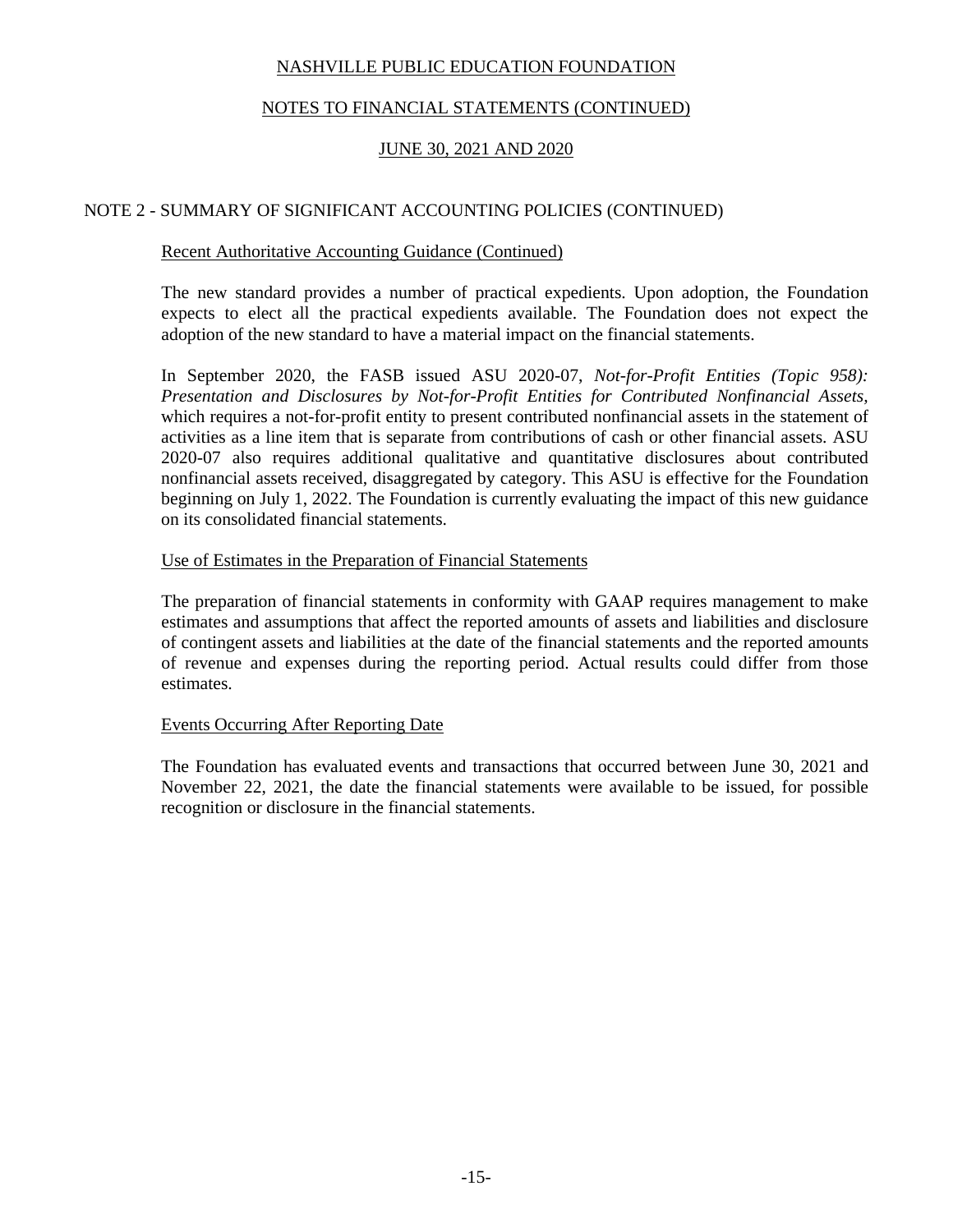### NOTES TO FINANCIAL STATEMENTS (CONTINUED)

### JUNE 30, 2021 AND 2020

### NOTE 3 - LIQUIDITY AND AVAILABILITY

The following reflects the Foundation's financial assets at June 30, reduced by amounts not available for general use within one year of the statements of financial position date because of donor-imposed restrictions. Amounts not available also include amounts set aside by the Board of Directors that could be drawn upon if the governing board approves that action.

|                                                         | 2021            | 2020            |
|---------------------------------------------------------|-----------------|-----------------|
| Financial assets at year end:                           |                 |                 |
| Cash                                                    | \$<br>2,679,972 | \$<br>2,107,082 |
| Contributions and grants receivable                     | 218,737         | 178,530         |
| Investments                                             | 153,647         | 149,176         |
| Total financial assets                                  | 3,052,356       | 2,434,788       |
| Less amounts not available to be used within one year:  |                 |                 |
| Net assets with donor restrictions:                     |                 |                 |
| Restricted for specific purposes                        | 2,095,659       | 1,295,096       |
| Donor-restricted endowment funds                        | 144,037         | 134,707         |
| Board-designated endowment funds                        | 25,000          | 25,000          |
|                                                         | 2,264,696       | 1,454,803       |
| Financial assets available to meet general expenditures |                 |                 |
| over the next twelve months                             | 787,660         | 979,985         |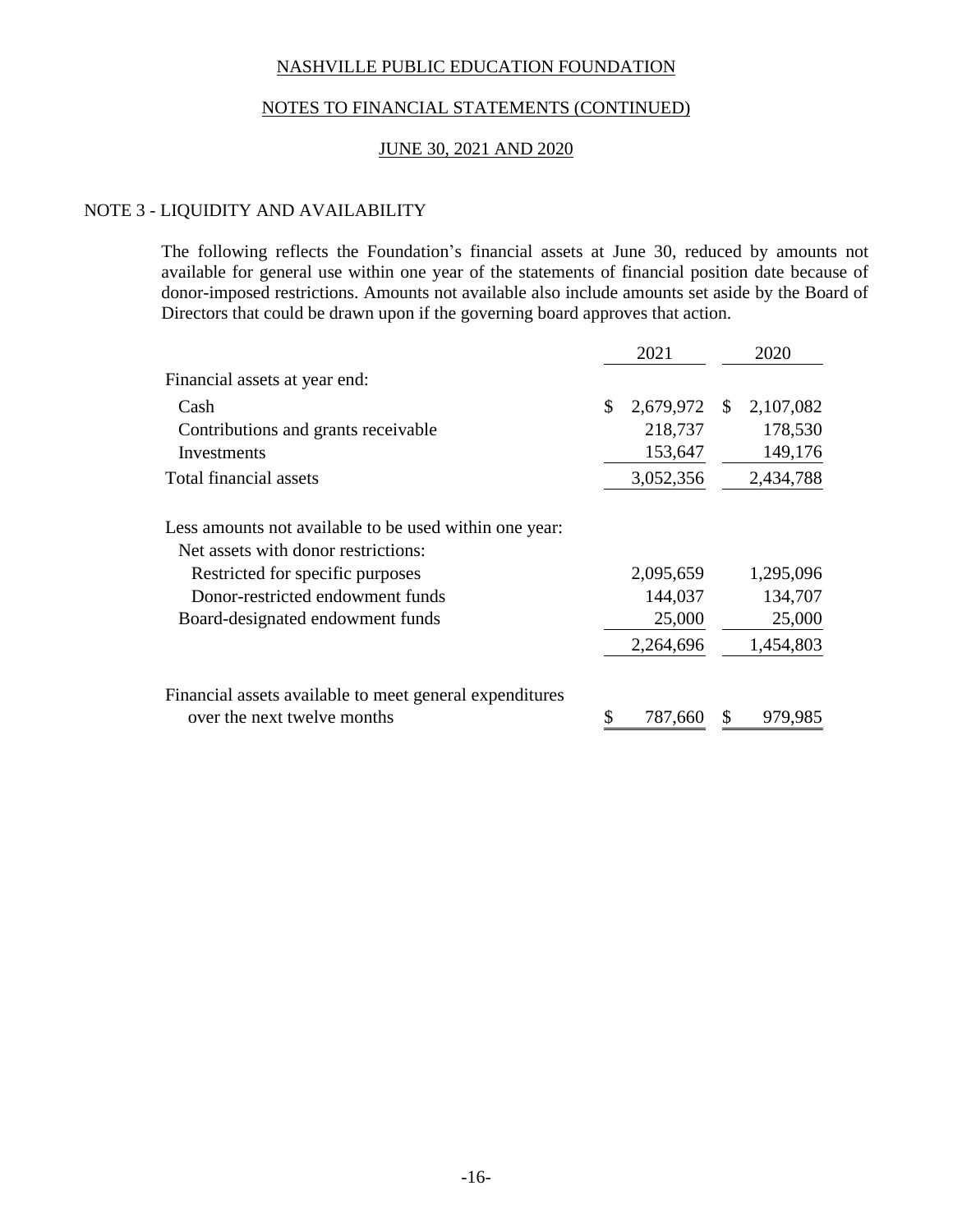## NOTES TO FINANCIAL STATEMENTS (CONTINUED)

## JUNE 30, 2021 AND 2020

### NOTE 4 - INVESTMENTS

Investments consisted of the following at June 30:

|                 | 2021         |              | 2020    |
|-----------------|--------------|--------------|---------|
| Equities        | \$<br>$\sim$ | <sup>S</sup> | 1,221   |
| Corporate bonds | 51,758       |              | 52,970  |
| Mutual funds    | 101,889      |              | 94,985  |
| Total           | 153,647      | \$           | 149,176 |

### NOTE 5 - PROPERTY AND EQUIPMENT

Property and equipment consisted of the following at June 30:

|                                |    | 2021      |    | 2020      |
|--------------------------------|----|-----------|----|-----------|
| Leasehold improvements         | \$ | 18,105    | -S | 18,105    |
| Furniture and equipment        |    | 31,048    |    | 31,048    |
| Website design                 |    | 7,300     |    | 7,300     |
|                                |    | 56,453    |    | 56,453    |
| Less: Accumulated depreciation |    | (38, 385) |    | (32, 168) |
|                                | S  | 18,068    | \$ | 24,285    |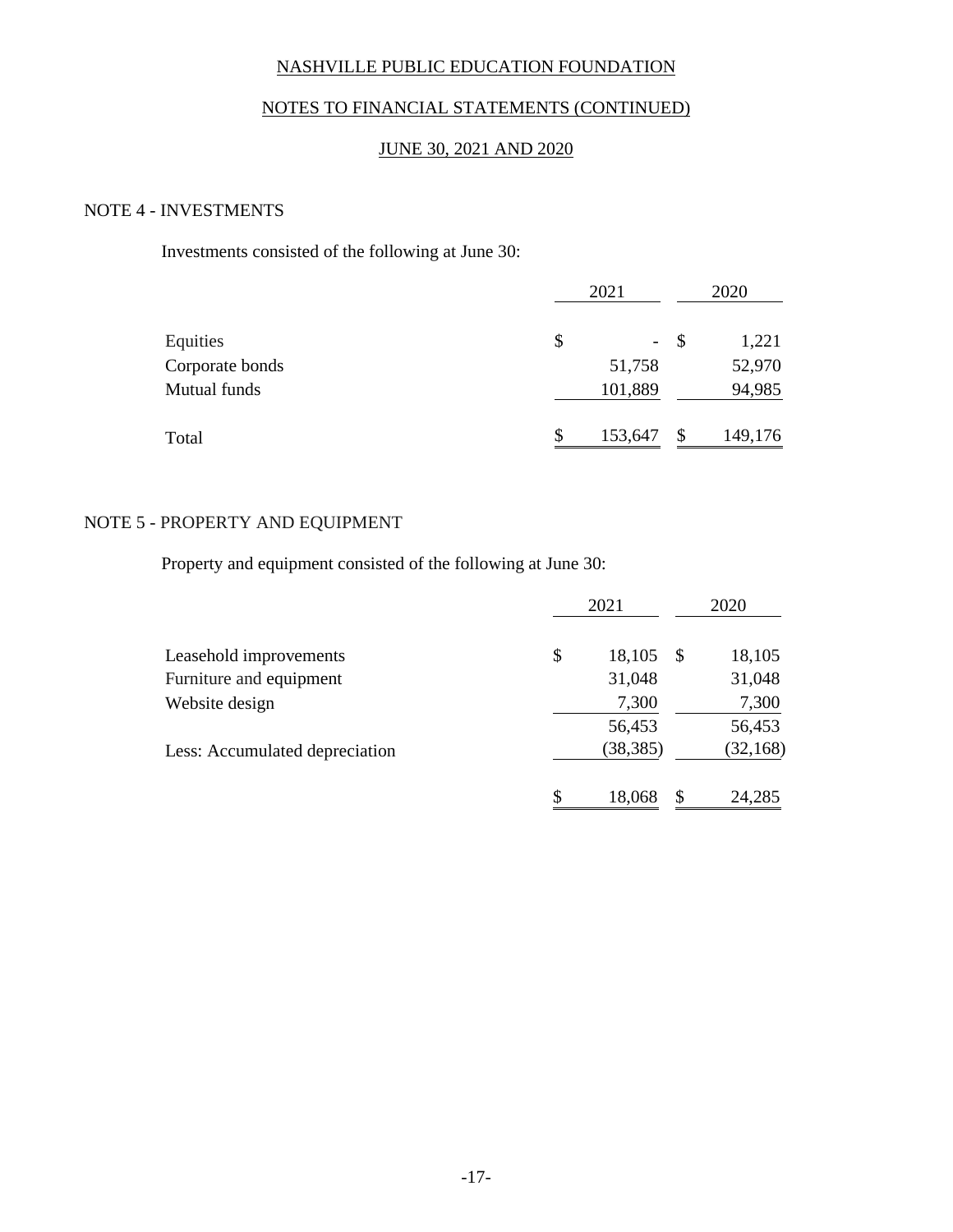# NOTES TO FINANCIAL STATEMENTS (CONTINUED)

## JUNE 30, 2021 AND 2020

#### NOTE 6 - ENDOWMENT

The Foundation had the following endowment net asset composition by type of fund as of June 30:

| 2021                                                                                                                       |    | <b>Without Donor</b><br>Restrictions |               | With Donor<br>Restrictions |    | Total   |  |
|----------------------------------------------------------------------------------------------------------------------------|----|--------------------------------------|---------------|----------------------------|----|---------|--|
| Board-designated endowment funds<br>Donor-restricted endowment funds:<br>Original donor-restricted gift amount and amounts | \$ | 25,000                               | -S            |                            | \$ | 25,000  |  |
| required to be maintained in perpetuity by the donor                                                                       |    |                                      |               | 120,253                    |    | 120,253 |  |
| Accumulated investment gains                                                                                               |    |                                      |               | 23,784                     |    | 23,784  |  |
|                                                                                                                            | \$ | 25,000                               | \$            | 144,037                    | \$ | 169,037 |  |
|                                                                                                                            |    | <b>Without Donor</b>                 |               | With Donor                 |    |         |  |
| 2020                                                                                                                       |    | Restrictions                         |               | Restrictions               |    | Total   |  |
| Board-designated endowment funds<br>Donor-restricted endowment funds:                                                      | \$ | 25,000                               | $\mathcal{S}$ |                            | \$ | 25,000  |  |
| Original donor-restricted gift amount and amounts<br>required to be maintained in perpetuity by the donor                  |    |                                      |               | 120,253                    |    | 120,253 |  |
| Accumulated investment gains                                                                                               |    |                                      |               | 14,454                     |    | 14,454  |  |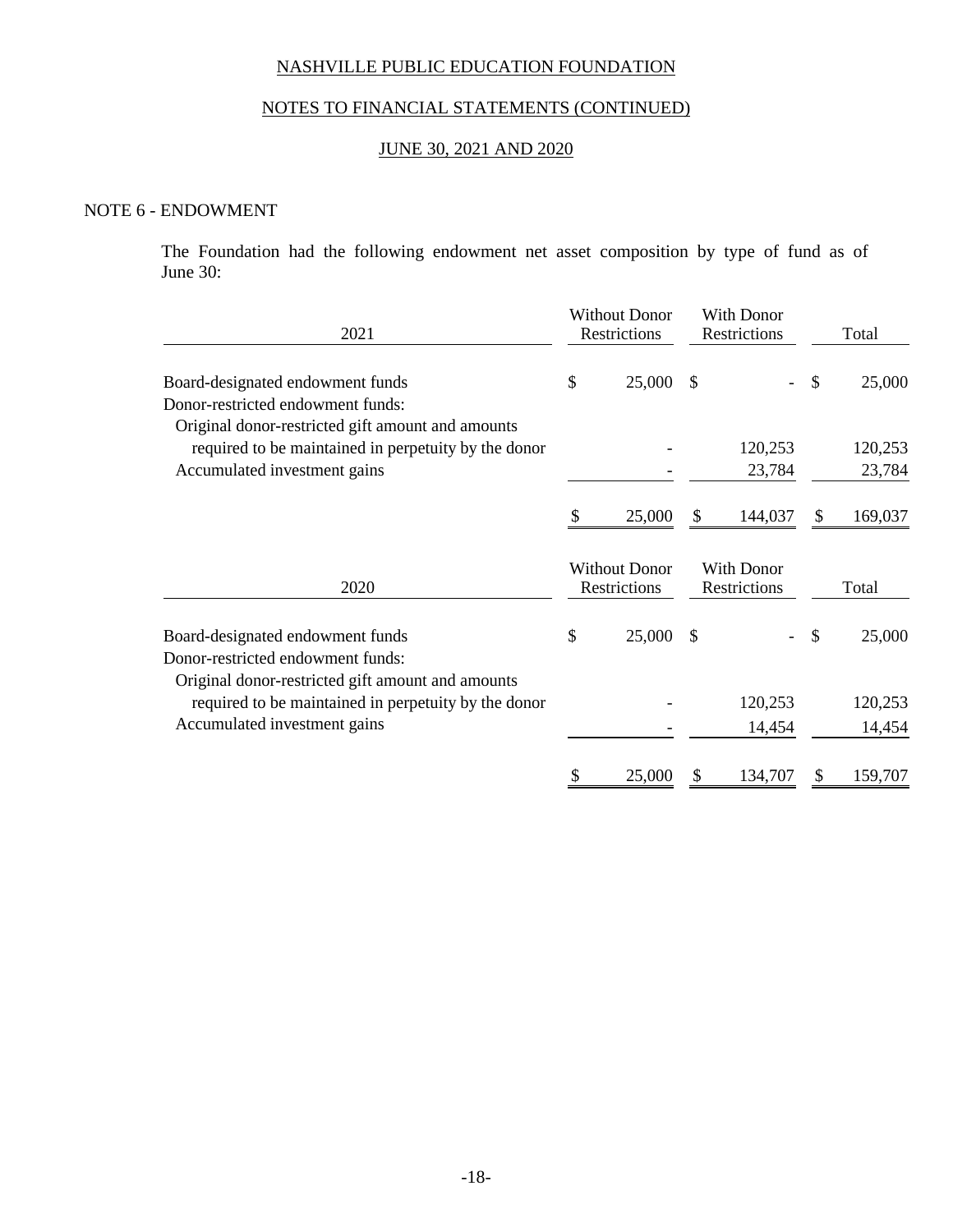### NOTES TO FINANCIAL STATEMENTS (CONTINUED)

### JUNE 30, 2021 AND 2020

#### NOTE 6 - ENDOWMENT (CONTINUED)

A summary of activity involving endowment assets during the fiscal years ended June 30, 2021 and 2020, is as follows:

|                                               | <b>Without Donor</b><br><b>Restrictions</b> |        |   | <b>With Donor</b><br><b>Restrictions</b> |              | Total              |
|-----------------------------------------------|---------------------------------------------|--------|---|------------------------------------------|--------------|--------------------|
| Endowment assets at June 30, 2019             | \$                                          | 25,000 | S | 132,693                                  | <sup>S</sup> | 157,693            |
| Investment income, net<br>Administration fees |                                             |        |   | 3,146<br>(1,132)                         |              | 3,146<br>(1, 132)  |
| Endowment assets at June 30, 2020             |                                             | 25,000 |   | 134,707                                  |              | 159,707            |
| Investment income, net<br>Administration fees |                                             |        |   | 10,878<br>(1,548)                        |              | 10,878<br>(1, 548) |
| Endowment assets at June 30, 2021             |                                             | 25,000 |   | 144,037                                  |              | 169,037            |

### NOTE 7 - FAIR VALUE MEASUREMENTS

The following table sets forth by level, within the fair value hierarchy, the Foundation's assets at fair value as of June 30:

| 2021                              |    | Level 2<br>Level 1<br>Level 3 |               |        |      |                          | Total  |         |
|-----------------------------------|----|-------------------------------|---------------|--------|------|--------------------------|--------|---------|
| Investments at fair value:        |    |                               |               |        |      |                          |        |         |
| Corporate bonds                   | \$ |                               | $\mathcal{S}$ | 51,758 | - \$ |                          | $-$ \$ | 51,758  |
| Mutual funds:                     |    |                               |               |        |      |                          |        |         |
| High-yield bond fund              |    | 1,963                         |               |        |      |                          |        | 1,963   |
| Floating rate income fund         |    | 13,099                        |               |        |      |                          |        | 13,099  |
| Inflation protected bond fund     |    | 10,026                        |               |        |      |                          |        | 10,026  |
| Low duration bond fund            |    | 12,453                        |               |        |      |                          |        | 12,453  |
| Intermediate government bond fund |    | 64,348                        |               |        |      |                          |        | 64,348  |
| Total investments at fair value   |    | 101,889                       |               | 51,758 | S    | $\overline{\phantom{a}}$ |        | 153,647 |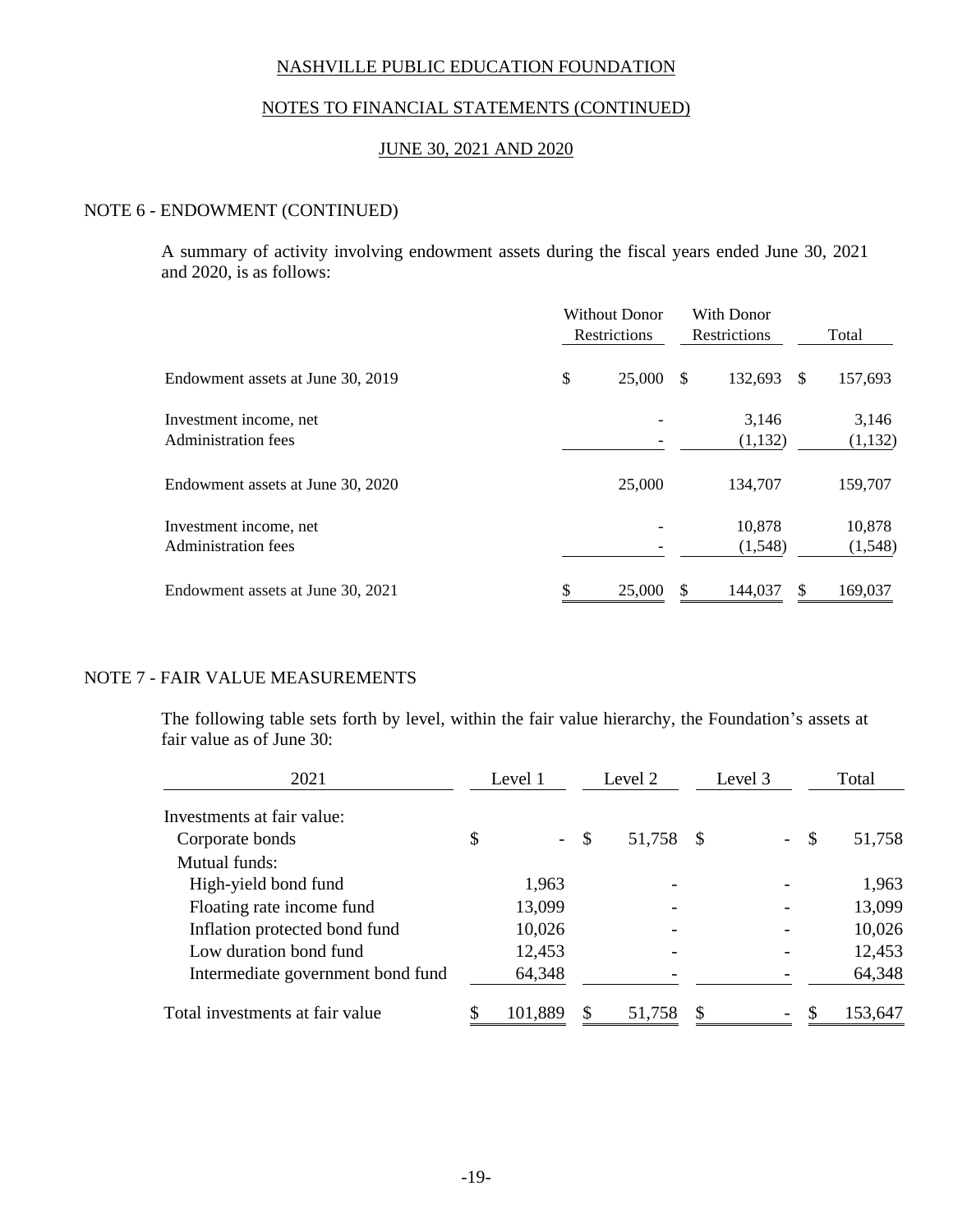## NOTES TO FINANCIAL STATEMENTS (CONTINUED)

## JUNE 30, 2021 AND 2020

### NOTE 7 - FAIR VALUE MEASUREMENTS (CONTINUED)

| 2020                            | Level 1     |    | Level 2         |    | Level 3          | Total       |
|---------------------------------|-------------|----|-----------------|----|------------------|-------------|
| Investments at fair value:      |             |    |                 |    |                  |             |
| Equities - consumer services    | \$<br>1,221 | -S | $\frac{1}{2}$ . | S  | $\omega_{\rm c}$ | \$<br>1,221 |
| Corporate bonds                 |             |    | 52,970          |    |                  | 52,970      |
| Mutual funds:                   |             |    |                 |    |                  |             |
| High-yield bond fund            | 70,252      |    |                 |    |                  | 70,252      |
| Short-term bond fund            | 12,338      |    |                 |    |                  | 12,338      |
| Non-traditional bond fund       | 12,395      |    |                 |    |                  | 12,395      |
| Total investments at fair value | 96,206      |    | 52,970          | \$ | -                | 149,176     |

### NOTE 8 - CONTRIBUTIONS PAYABLE

Pursuant to a funding agreement between the Foundation and MNPS, MNPS directly purchases musical instruments for its music program and then provides supporting documentation to the Foundation to receive reimbursement. The amount owed to MNPS under this agreement totaled \$3,192 and \$2,046 at June 30, 2021 and 2020, respectively.

### NOTE 9 - PAYCHECK PROTECTION PROGRAM

On March 27, 2020, the Coronavirus Aid, Relief, and Economic Security ("CARES") Act was signed into law. The CARES Act provides an economic relief package to many businesses in the U.S. as a direct response to the adverse impacts of COVID-19. Section 1102 of CARES Act establishes the Paycheck Protection Program ("PPP"), which is implemented by the Small Business Administration, and is intended to provide small businesses (generally those with 500 or less employees) with funds to pay up to 24 weeks of payroll costs and benefits, interest on mortgages, rent and utilities. In May 2020, the Foundation received \$115,445 from a PPP loan. In May 2021, the Foundation received notification of full forgiveness of the PPP loan. Accordingly, the Foundation recorded this as government grant revenue upon forgiveness being granted.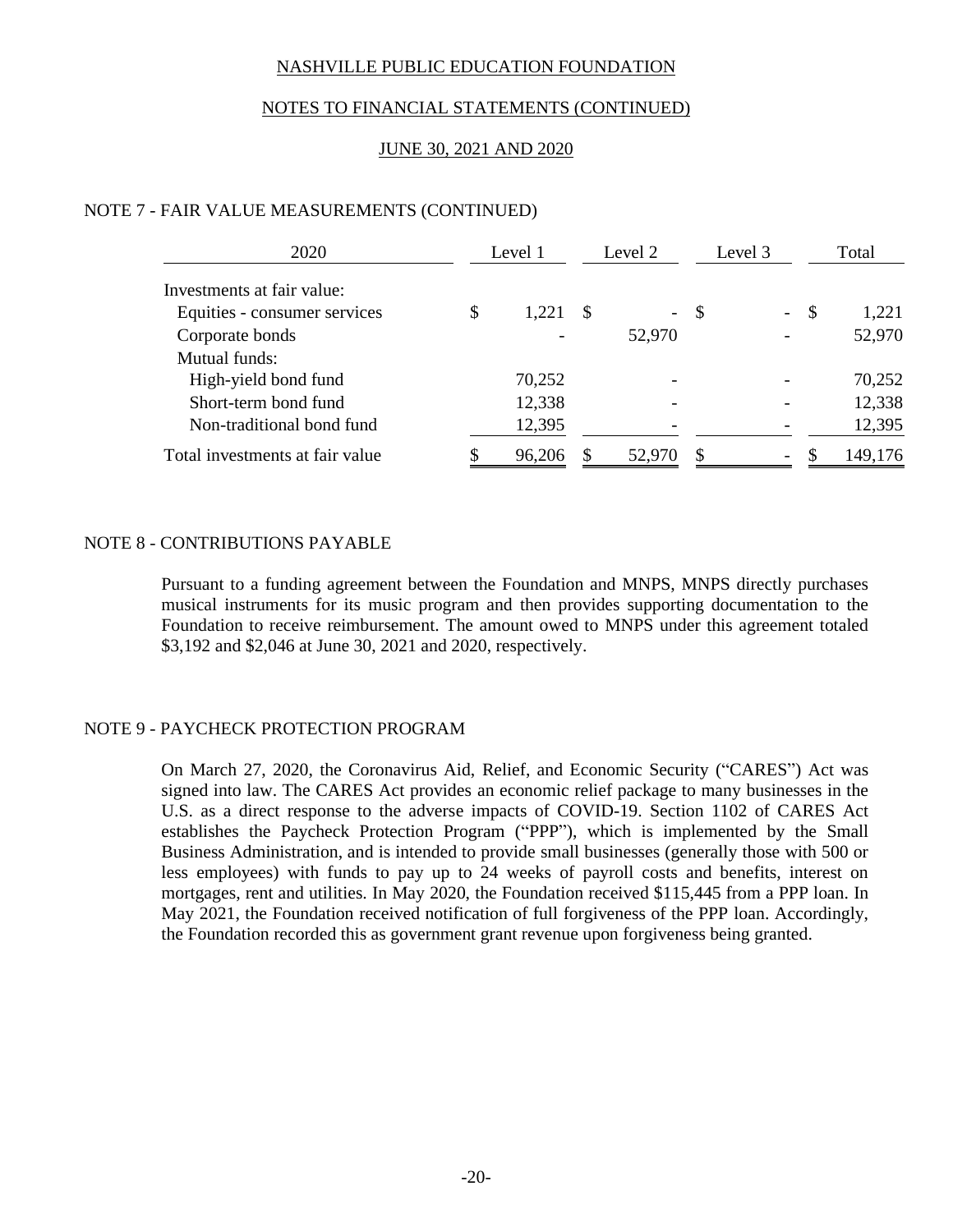## NOTES TO FINANCIAL STATEMENTS (CONTINUED)

## JUNE 30, 2021 AND 2020

## NOTE 10 - NET ASSETS

Net assets consisted of the following at June 30:

|                                                                                                                                  | 2021          |                   | 2020         |                   |
|----------------------------------------------------------------------------------------------------------------------------------|---------------|-------------------|--------------|-------------------|
| Net assets without donor restrictions:<br>Undesignated<br>Invested in property and equipment                                     | $\mathcal{S}$ | 682,374<br>18,068 | $\mathbb{S}$ | 777,160<br>24,285 |
| Board-designated endowment                                                                                                       |               | 25,000            |              | 25,000            |
| Total net assets without donor restrictions                                                                                      |               | 725,442           |              | 826,445           |
| Net assets with donor restrictions:<br>Temporary in nature - subject to expenditure for<br>specified purpose or passage of time: |               |                   |              |                   |
| Unspent earnings on endowment fund                                                                                               |               | 23,784            |              | 14,454            |
| Musical instruments and programs                                                                                                 |               | 821,342           |              | 984,798           |
| <b>SCORE</b>                                                                                                                     |               | 787,491           |              | 14,500            |
| Hall of Fame event                                                                                                               |               | 164,397           |              | 101,360           |
| Other purposes                                                                                                                   |               | 322,429           |              | 194,438           |
|                                                                                                                                  |               | 2,119,443         |              | 1,309,550         |
| Perpetual in nature - endowment:                                                                                                 |               |                   |              |                   |
| Debate                                                                                                                           |               | 120,253           |              | 120,253           |
| Total net assets with donor restrictions                                                                                         |               | 2,239,696         |              | 1,429,803         |
|                                                                                                                                  |               | \$2,965,138       |              | \$2,256,248       |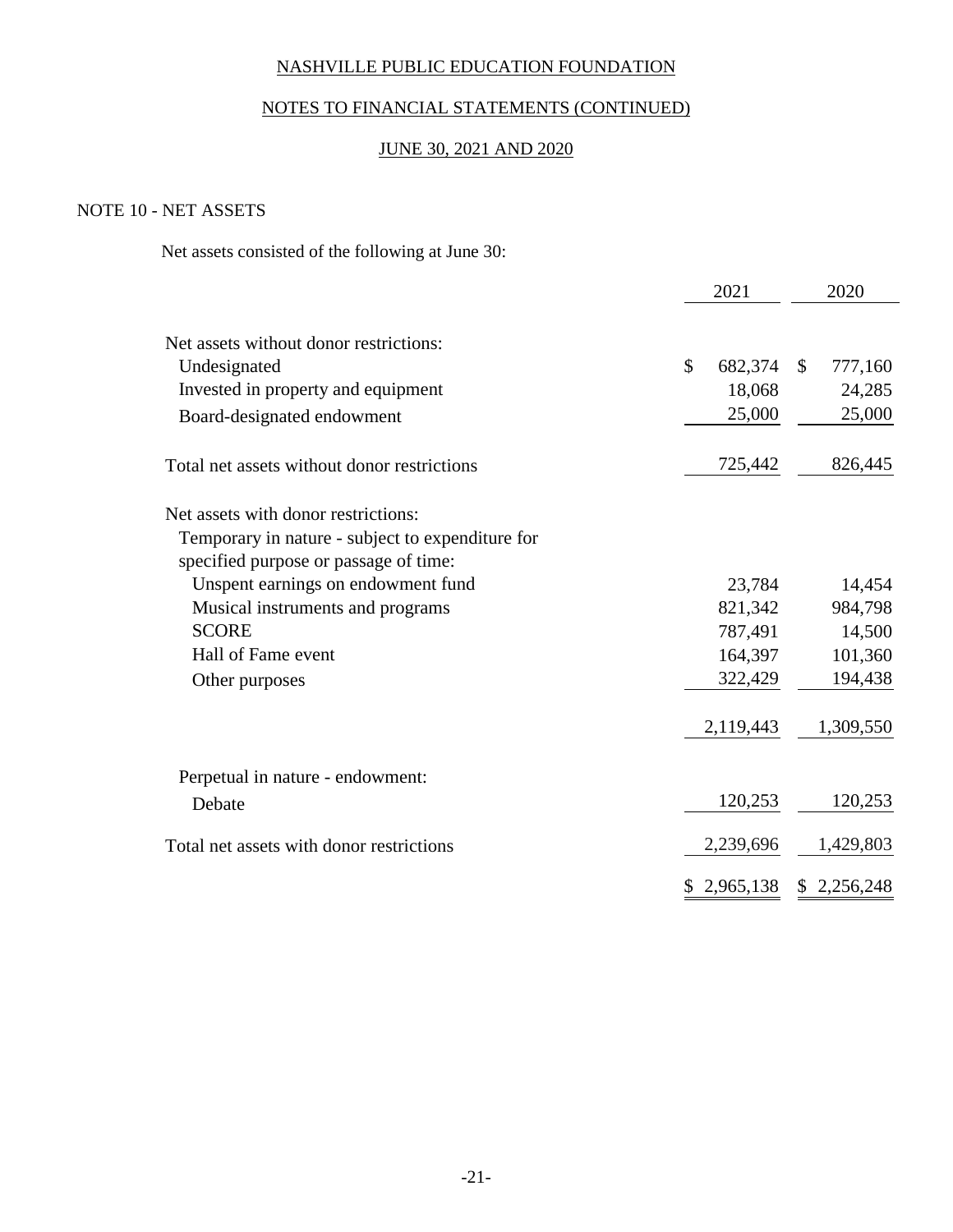## NOTES TO FINANCIAL STATEMENTS (CONTINUED)

## JUNE 30, 2021 AND 2020

### NOTE 11 - CONTRACTED SERVICES AND EMPLOYEE BENEFIT PLAN

### Contracted Services

The Foundation's staff, which reports directly to the Foundation's Board of Directors, is employed under an agreement with a Professional Employer Organization ("PEO"). The Foundation reimburses the PEO for the Foundation's salaries and related fringe benefits, which include Social Security and Medicare taxes, insurance and employee benefit costs.

### Employee Benefit Plan

The Foundation's eligible employees may participate in a Section 401(k) defined contribution plan through the PEO. The plan provides for matching contributions for each employee deferral contribution, subject to limitations. Total contributions by the Foundation to the plan amounted to \$27,810 and \$22,402 at June 30, 2021 and 2020, respectively.

### NOTE 12 - COMMITMENTS

#### Leases

During September 2020, the Foundation entered into a one-year lease for office space, expiring in August 2021, which was renewed for a period of 12 months ending August 2022. The Foundation also leases certain office equipment under non-cancelable operating leases which expire at various dates through September 2025.

Lease expense for all operating leases was \$43,098 and \$41,782 for the years ended June 30, 2021 and 2020, respectively.

A summary of future minimum lease payments for office space and equipment as of June 30, 2021 follows:

| Year ending June 30, |              |
|----------------------|--------------|
| 2022                 | \$<br>39,682 |
| 2023                 | 9,783        |
| 2024                 | 3,799        |
| 2025                 | 3,799        |
| 2026                 | 950          |
|                      | 58,013       |